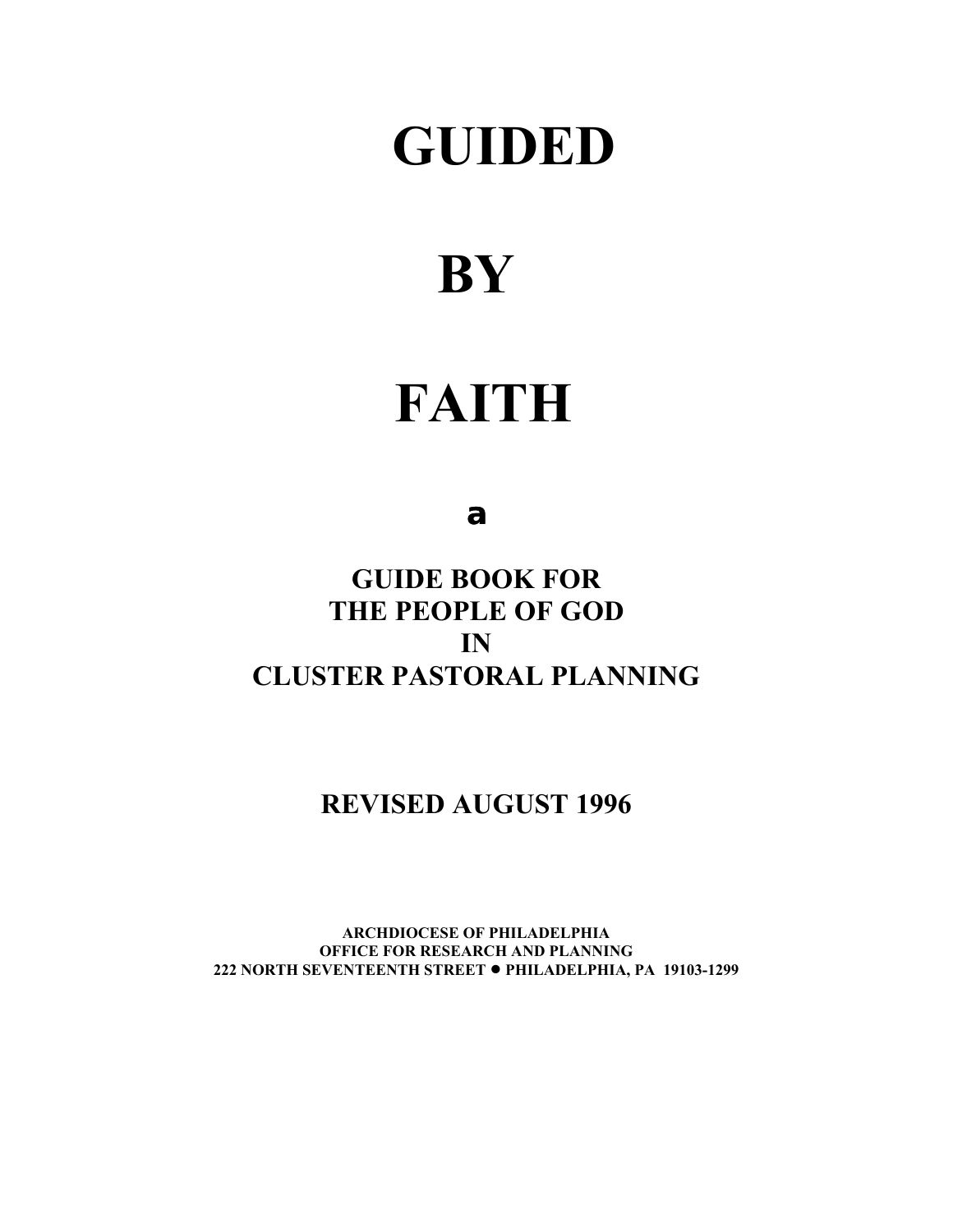|         |           | Guided by Faith: Guide Book to Cluster Pastoral Planning |
|---------|-----------|----------------------------------------------------------|
|         |           | <b>EXPANDED TABLE OF CONTENTS</b>                        |
|         |           |                                                          |
|         |           |                                                          |
|         |           |                                                          |
| PART 1: |           |                                                          |
|         | Chapter 1 |                                                          |
|         | Chapter 2 |                                                          |
|         | Chapter 3 |                                                          |
|         | Chapter 4 |                                                          |
|         | Chapter 5 | Parishes Which Were Part of 1991-1992 Pilot Studies  11  |
| PART 2: |           | THE CONTEXT OF CLUSTER PASTORAL PLANNING  12             |
|         | Chapter 1 | Overview of Cluster Pastoral Planning  12                |
|         | Chapter 2 |                                                          |
|         | Chapter 3 |                                                          |
|         |           | C. Roles Involved in Cluster Pastoral Planning  16       |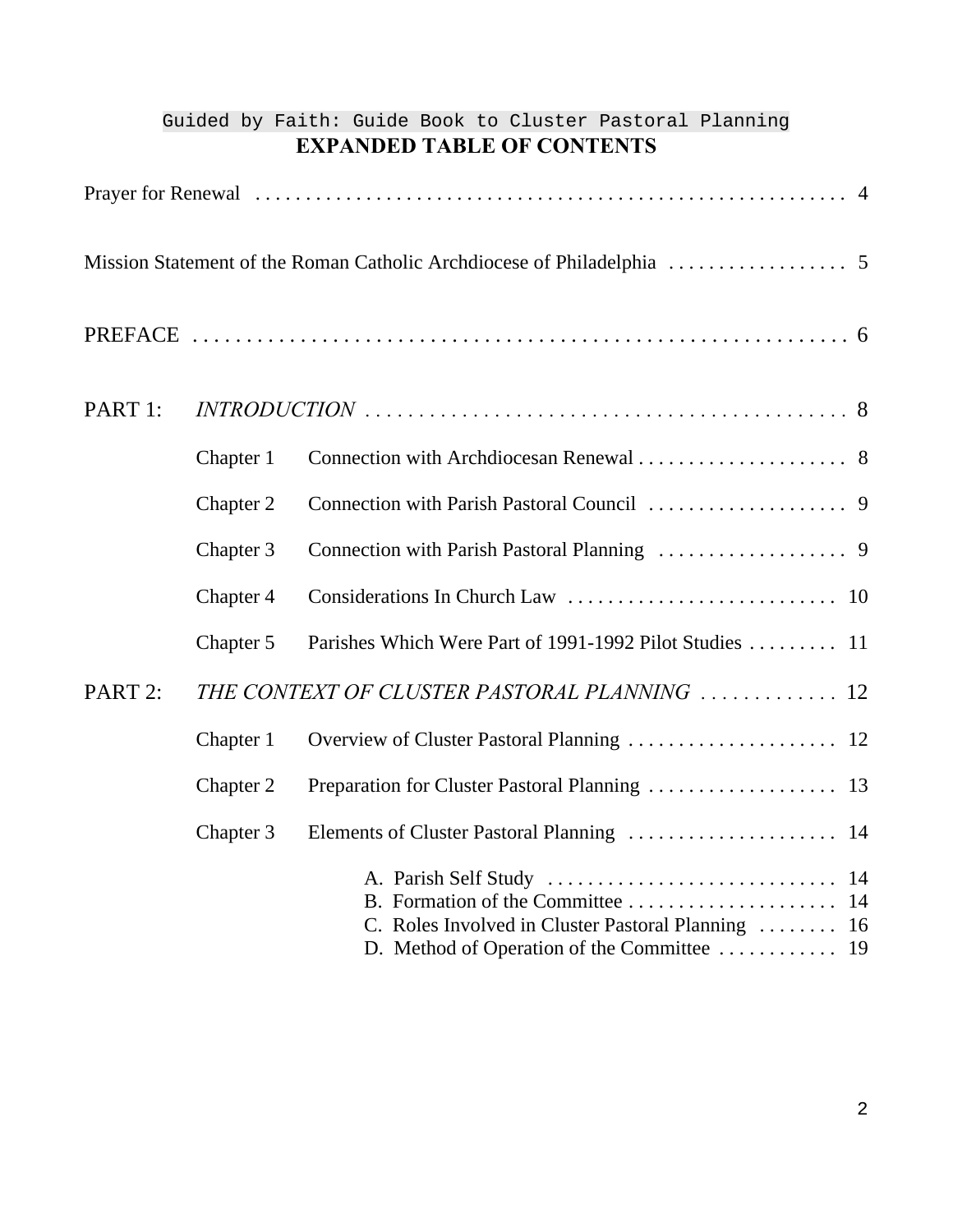|                    | Chapter 4 |                                                                                                                                                                            |  |
|--------------------|-----------|----------------------------------------------------------------------------------------------------------------------------------------------------------------------------|--|
|                    |           | B. Characteristics of Goals, Objectives and Actions  21<br>D. Issues that Cluster Pastoral Planning Must Address 23<br>E. The Four Stages of Cluster Pastoral Planning  25 |  |
| PART 3:            |           |                                                                                                                                                                            |  |
| PART <sub>4:</sub> |           |                                                                                                                                                                            |  |
| PART 5:            |           |                                                                                                                                                                            |  |
|                    |           |                                                                                                                                                                            |  |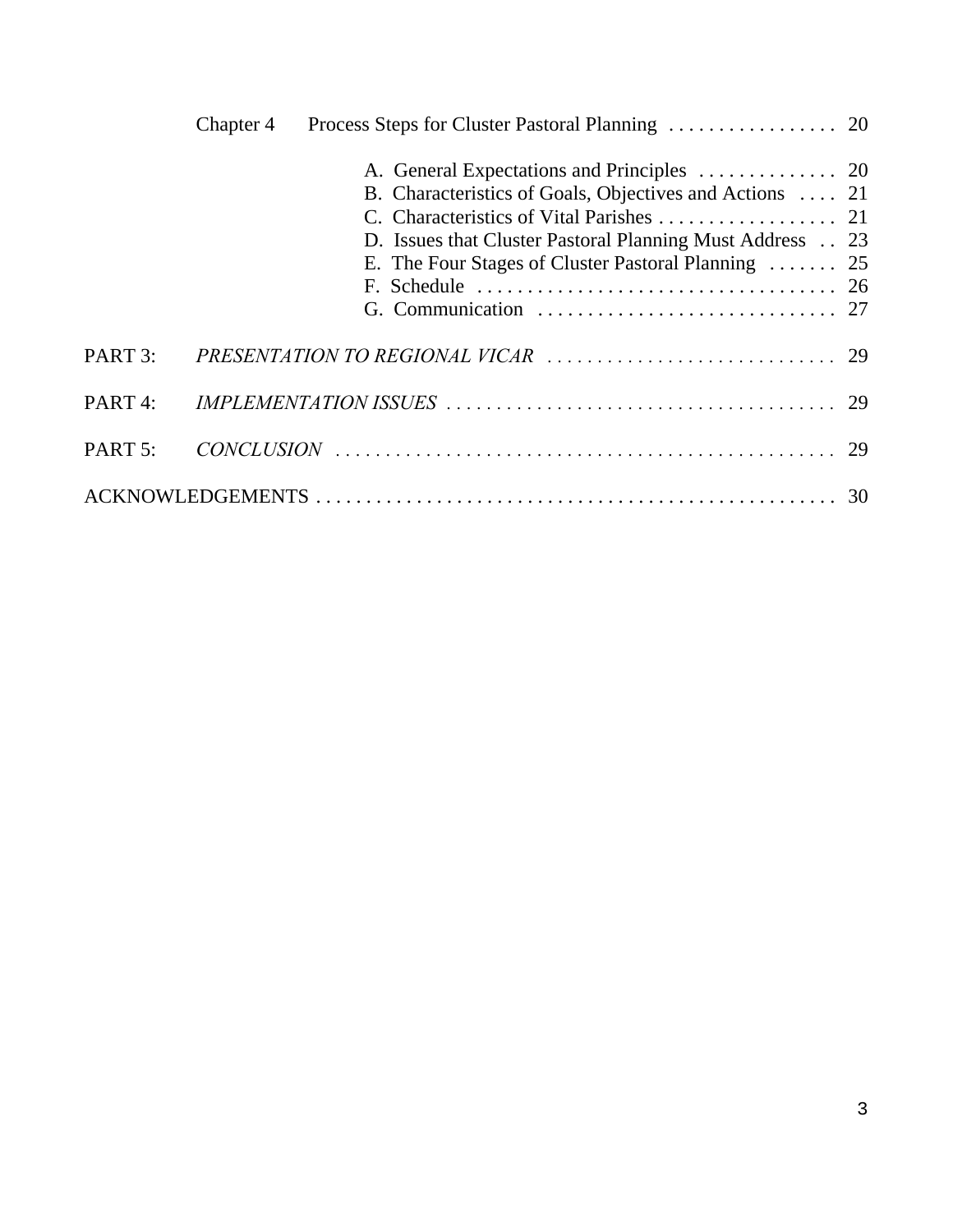## APPENDICES

| Appendix C: General Guidelines for Priest/Deacon Personnel [attached]  35 |  |
|---------------------------------------------------------------------------|--|
|                                                                           |  |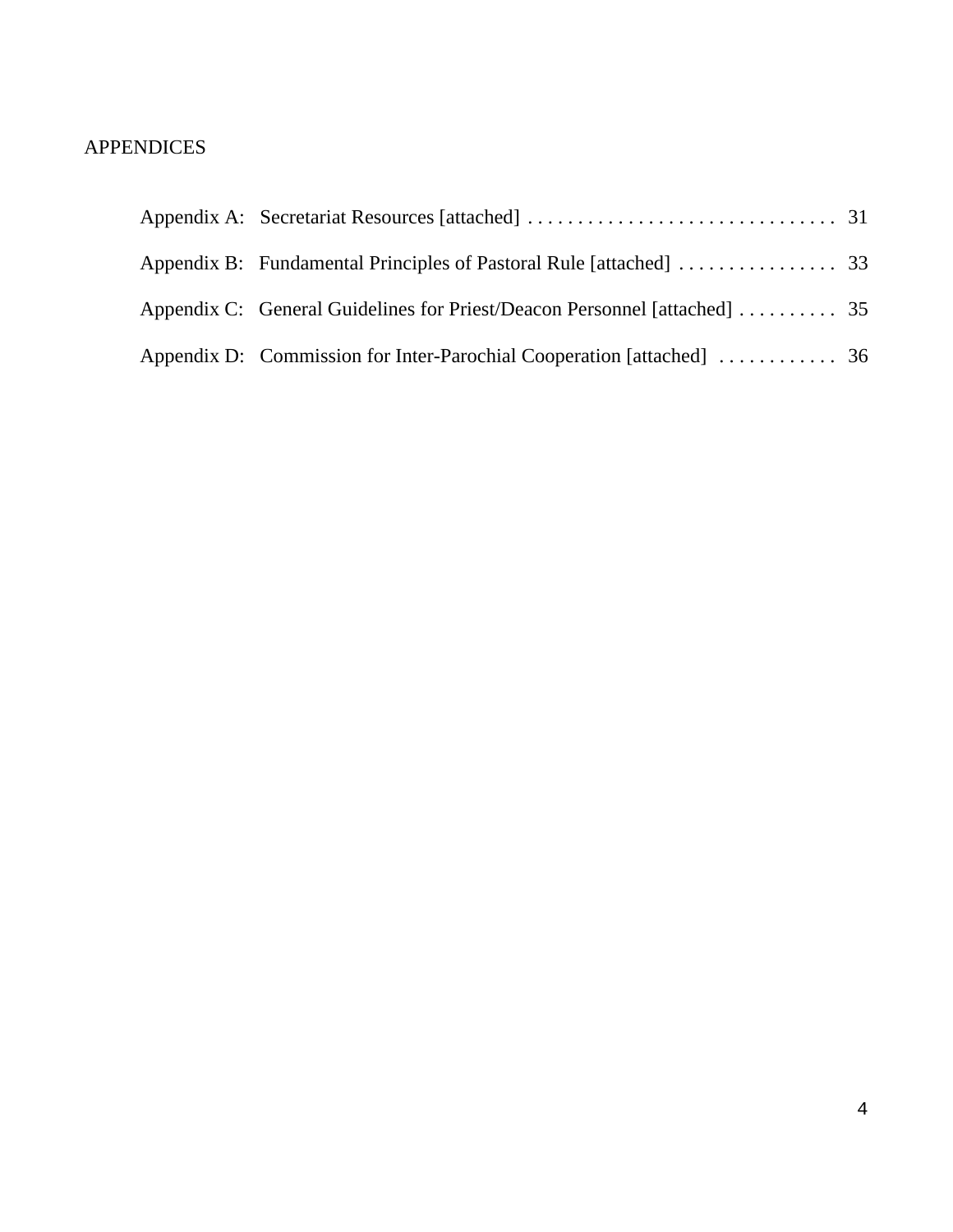#### **PRAYER FOR RENEWAL**

God, our Father, You call all Your children to a life of holiness.

Through Baptism, You give us the gift of Your Spirit and welcome us into the Family of Your Church.

Guide us to increase our love for You through prayer and service.

Teach us to live and share the message of Your Son and

Help us to worship You with hearts full of faith.

We give You praise and thanks, through Mary our Mother, in asking You to renew us in the name of Jesus our Lord,

Amen.

Imprimatur Anthony Cardinal Bevilacqua, D.D., J.C.D., J.D. Archbishop of Philadelphia October 22, 1991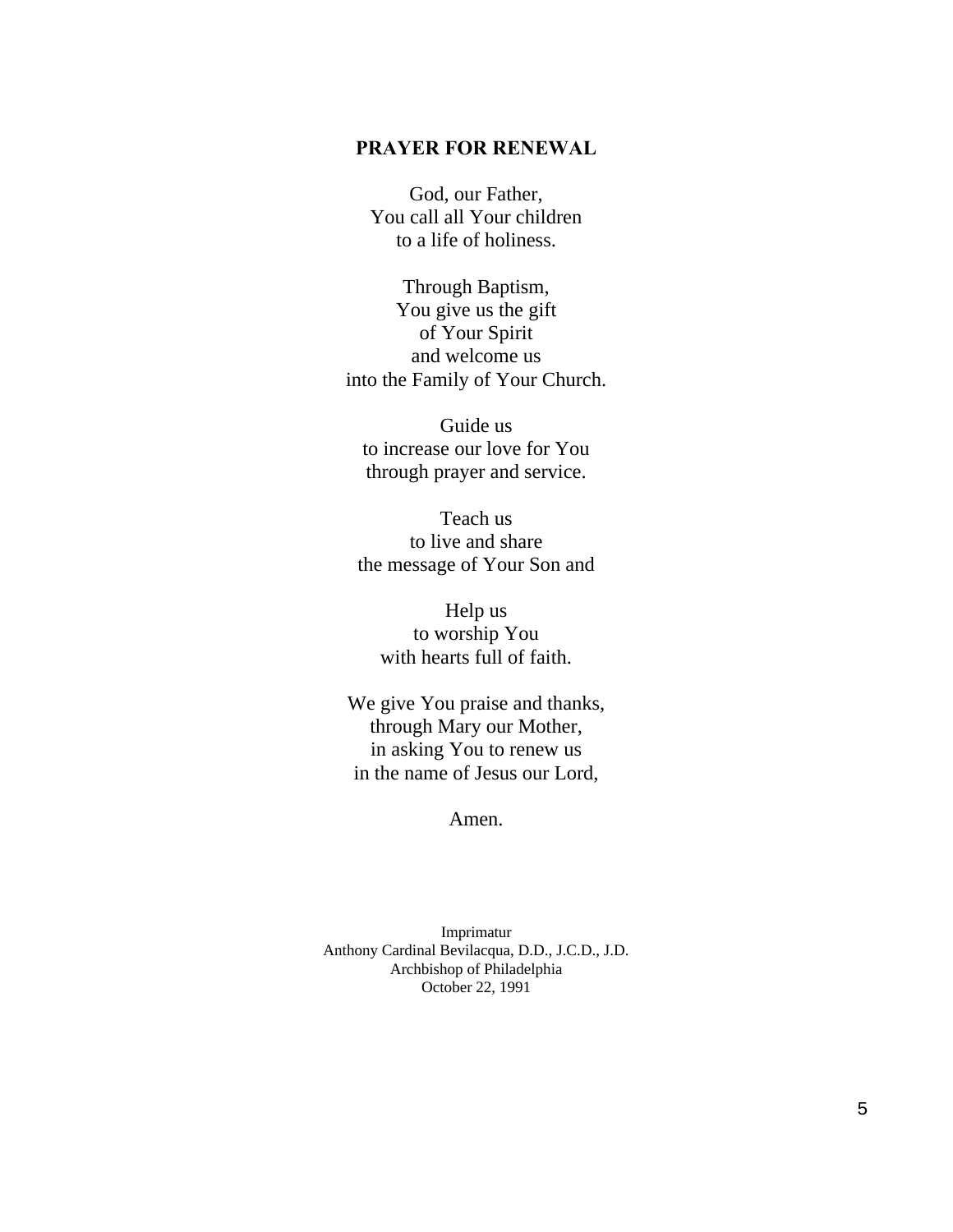#### *Mission Statement of the Roman Catholic Archdiocese of Philadelphia*

We, the faithful of the Roman Catholic Church in Philadelphia, in communion with our Holy Father, shepherd *of the universal Church, and our Archbishop, shepherd of the Church in Philadelphia, proclaim to everyone* the Good News that Jesus Christ is the Light of the world, who offers to all who follow Him the light of life.<sup>1</sup>

Baptized into Christ Jesus and confirmed by the gift of the Holy Spirit, we desire to share this Light with all *by proclaiming the Gospel of forgiveness and reconciliation to every person.<sup>2</sup>*

We are one in our Church's teachings and in the variety of the gifts, services and ministries that we employ *to help build up the Kingdom of God.<sup>3</sup> We therefore commit ourselves to:*

*WORSHIP GOD IN SPIRIT AND TRUTH through "prayer without ceasing"<sup>4</sup> , and particularly through the celebration of the Eucharist and the other sacraments of the Church;*

*CREATE AND NOURISH CHRISTIAN COMMUNITY in the domestic church of the family, in the life of every parish, and in society as a whole;*

*PROCLAIM IN WORD AND DEED THE GOOD NEWS OF JESUS CHRIST to all persons, inviting each of our sisters and brothers in the human community to share our faith and our mission;*

*TEACH THE SAVING MESSAGE OF CHRIST so that all believers may come to deeper understanding, conversion and personal witness to Christ;*

*SERVE ALL OUR SISTERS AND BROTHERS, particularly the poor and needy, by generous acts of charity and by working together with all people of good will for justice and peace.<sup>5</sup>*

*We pray to Father, Son and Holy Spirit, through the intercession of Mary, the Immaculate Conception, to whose care the Archdiocese is consecrated, and through Saints Peter and Paul, the Archdiocesan patrons. May the Lord of Light guide us in our earthly journey and to our heavenly home.*

*Approved by Anthony Cardinal Bevilacqua on February 14, 1992.*

John 1:4-5; 8:12.

 1

- <sup>2</sup> Matthew 28:19-20; Mark 16:15; Luke 24:47-49.
- <sup>3</sup> First Corinthians 12:4; Second Vatican Council, Dogmatic Constitution on the Church, par 32-33.
- <sup>4</sup> First Thessalonians 5:17.
- <sup>5</sup> Second Vatican Council, Dogmatic Constitution on the Church, par.36.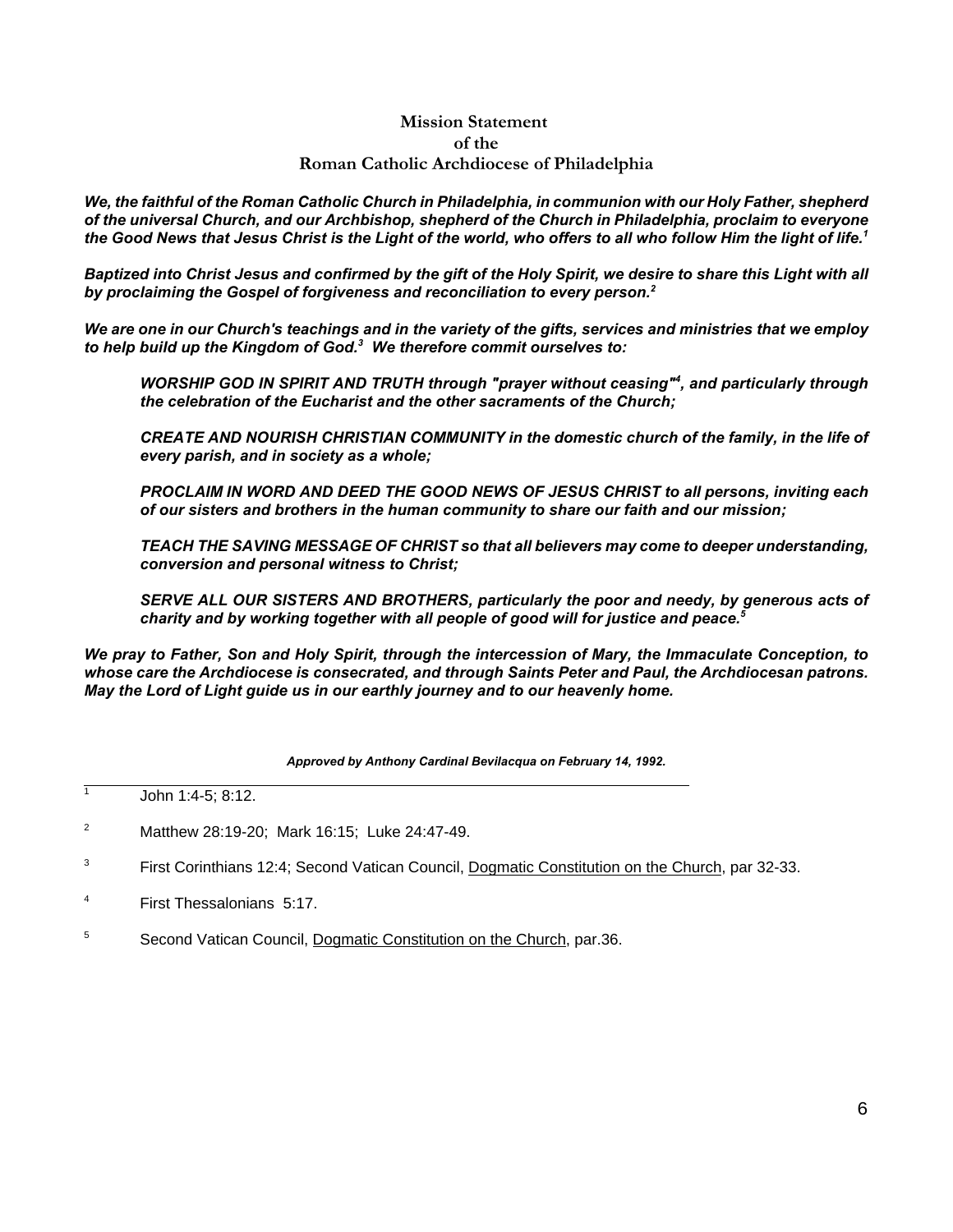#### *PREFACE*

*"He has let us know the mystery of his purpose, the hidden plan he so kindly made in Christ from the beginning to act upon when the times had run their course to the end: that he would bring everything together under Christ, as head, everything in the heavens and everything on earth." (Ephesians 1:9 f) \**

> *We need to understand how the Lord is calling us to grow and change so that we can better proclaim the mystery of his love.*

*What follows is premised on the conviction that even more than having criteria solely for parish viability we are also being called beyond every sort of minimalism to discover how parishes can be made full of spiritual vitality.*

# *] ] ]*

*Through Baptism, we are incorporated into Christ and we are called to share in his mission. Each of us, through distinctive roles, is called to participate in God's work ofsalvation. Lay women and men, through their Baptism, are given a special mission to carry the gospel into their everyday activities. Religious men and women, through the practice of chastity, poverty and obedience and through the particular works of their religious communities, are called to a distinctive witness to their Baptism and to the values of the Kingdom of God. Through their sacramental ordination, deacons are called to mirror the work of Christ as Servant. Through their sacramental ordination to the priesthood, priests become other Christs, participating in a special way in the role of Christ as Priest, Prophet, and Shepherd (cf. Catechism of the Catholic Church, paragraphs 3, 50, 790, 1267; in the remainder of this manual the "Catechism" is identified as 'CCC').*

<sup>\*</sup> All Scripture quotations are taken from THE JERUSALEM BIBLE, copyright ©1966 by Darton, Longman & Todd, Ltd. and Doubleday **& Company, Inc. All rights reserved.**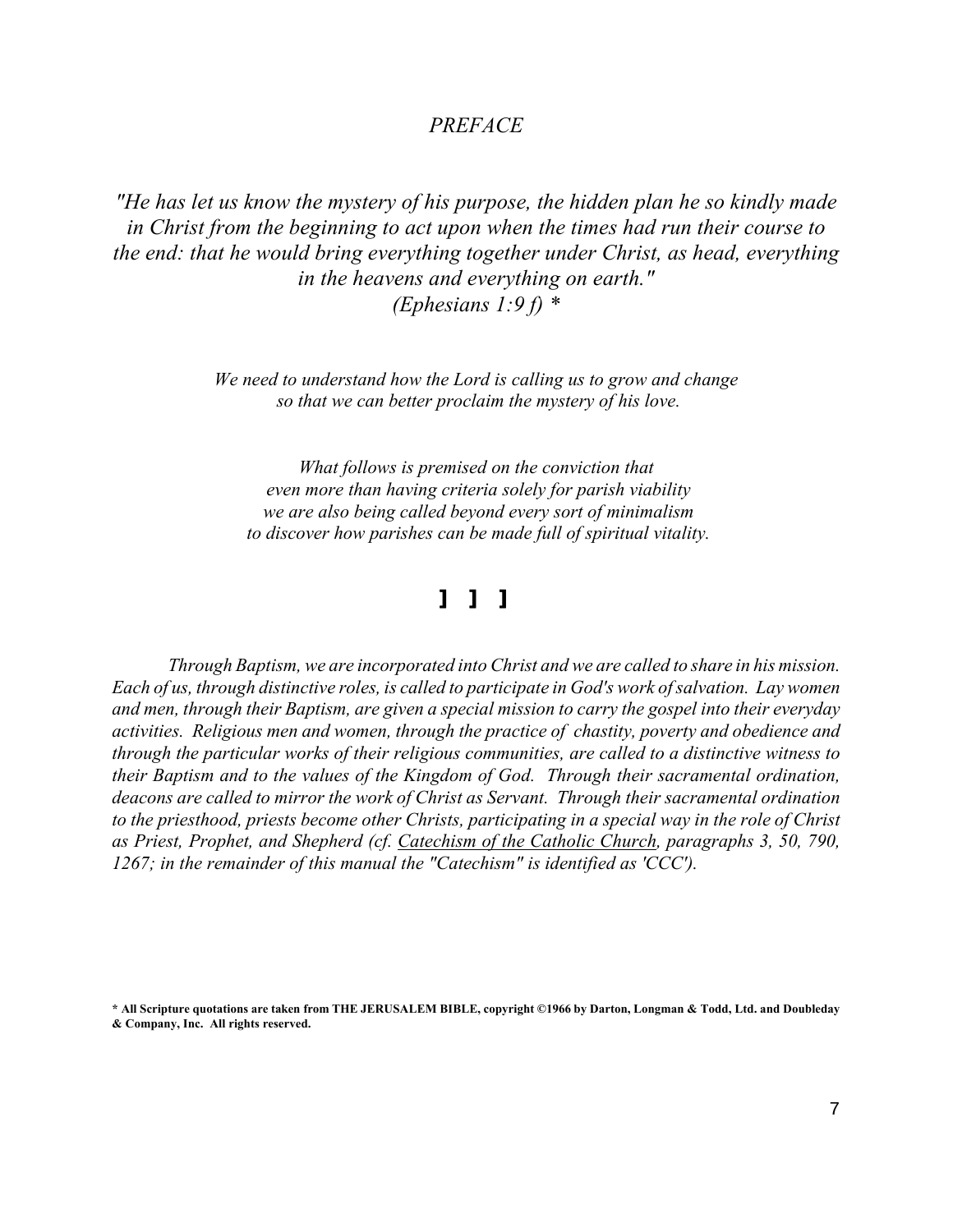*To be authentic bearers of the Good News of Christ we need to respond to Christ's call to personal holiness. Our life in Christ is not only a private matter, however, for we know that in Christ, we are bound to one another. As each of us responds to his or her Baptismal call and lives out the Eucharist and all the other sacraments, the Church is built up. Our personal sanctification is increased. Our family life is deepened. Our parishes become more vibrant.*

*This spiritual vibrancy has been the constant aim of the Church. It is the particular focus of our Archdiocesan Renewal, a nine-year process which, in response to the call of Pope John Paul II, is helping to prepare usspiritually forthe year 2000, the two thousandth anniversary of the birth of Jesus Christ.* 

*The Church's divine elements, essential to our salvation, are nevertheless channeled to us through the Church's human elements which are likewise important to our salvation. As we cooperate with God in the renewal of our spiritual lives we are in need of renewing those visible Church structures through which the response to our Baptismal calling is expressed.*

*Beyond the family, the most common Church experience for Catholics is the parish. In the Archdiocese of Philadelphia, every parish is being invited to strive toward Renewal. A Pastoral Council, a consultative body which advises and assists the pastor in areas of pastoral concern, has been established in every parish. Through the Parish Pastoral Councils, parishes are engaging in Parish Pastoral Planning.*

*As one of the first tasks of Parish Pastoral Planning, the Parish Pastoral Council adopts a Mission Statement, through which the parish expresses its identity as a community of faith and sets broad goals. Parish Self-Study is a prayerful, reflective process through which a parish assesses how effectively it is carrying out its mission. Parish Self Study resultsin actionsto be taken to strengthen and renew the parish.*

*As Parish Pastoral Planning continues, parishes of a particular Cluster are being called to gather together in a process of Cluster Pastoral Planning. Through this process, parishes are* challenged to reflect and pray, and to be open to ideas and ways they could work together to renew *the lived expression of the Church in the parishes of that Cluster.* 

*To facilitate Cluster Pastoral Planning, this Guided by Faith Cluster Pastoral Planning guide is offered. The possibilities for dialogue and mutual cooperation are endless. Let us accept the challenge, aware that the Spirit of God is with us.*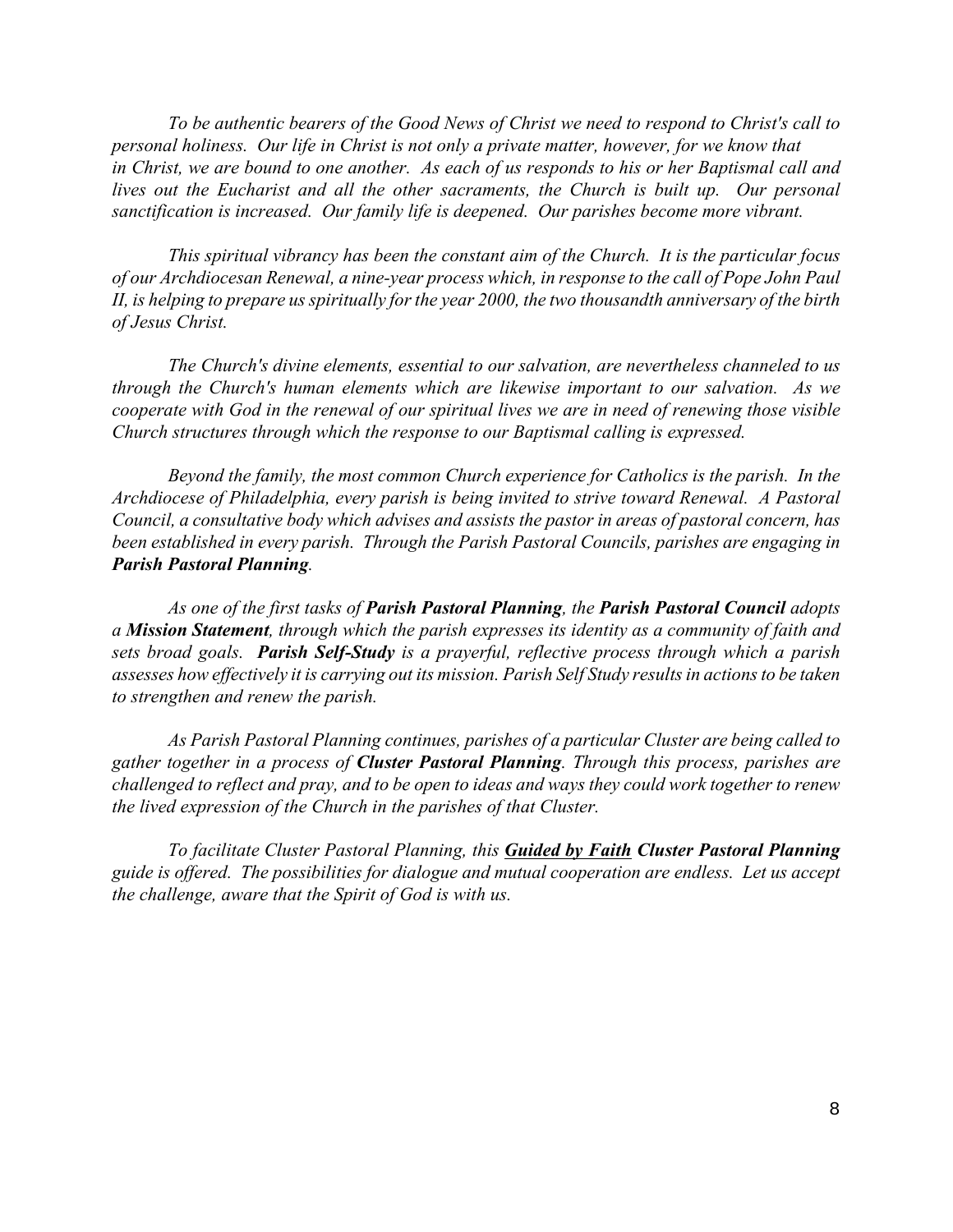## *PART 1: INTRODUCTION*

## *Purpose of Cluster Pastoral Planning*

*The purpose of the Cluster Pastoral Planning is to reflect prayerfully on and evaluate the vitality of the Church in the reality of a cluster of parishes. The product of the Cluster Pastoral Planning is the recommendation to the Regional Vicar, for presentation to the Archbishop, of a five-year pastoral plan for the parishes in the cluster. The plan would include organizing and coordinating ministerial activities within the cluster for a more effective expression of Church in the parishes of that cluster. It would be developed within the spirit of the Archdiocesan Renewal and according to the themes of the Archdiocesan Mission Statement.* 

## *Chapter 1 Connection with Archdiocesan Renewal*

*Cluster Pastoral Planning is an integral part of Renewal, since it enables a group of parishes to find the ways and means to be better Church communities in our Archdiocese within the present realities and in the most authentic and effective manner possible.*

*"Because she believes in God's universal plan of salvation, the Church must be missionary." (CCC #851). Because the catholicity of each parish calls it to be concerned with making disciples of all nations(cf. Mt.28:19), a cluster of parisheswill find value in comparing and coordinating their pastoral efforts with one another. Cluster Pastoral Planning allows parishes to learn from the pastoral plans of neighboring parishes, to blend with and support one another's plans and, when advisable, to combine these efforts with other parishes in certain common activities.*

*Through Cluster Pastoral Planning, a Regional Vicar gathers representatives from a group of parishes to reflect prayerfully and to dialogue about the vitality of the Church in that area. The Regional Vicar leads the group in a collaborative process to evaluate whether the parishes, programs, buildings and organizational structures in a given cluster are of the necessary number, type and variety in light of the Parish Pastoral Plans of that cluster. In the spirit of ongoing conversion, some change can always be anticipated in Cluster Pastoral Planning. In some instances, given the realities in a particular cluster, a parish may need to be founded there, or altered or even closed. The same could be said of schools, programs and other parish organizations as the situation warrants.*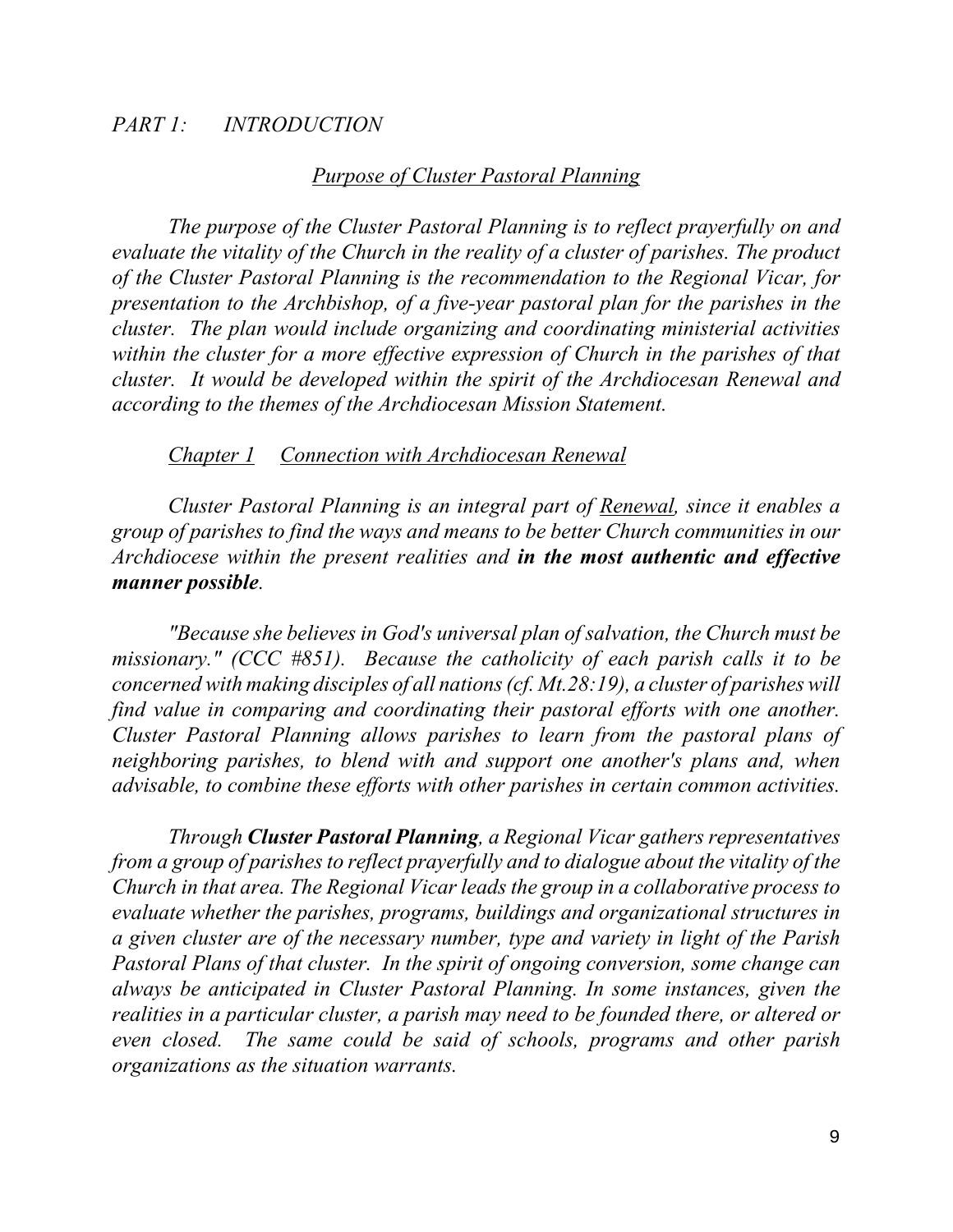## *Chapter 2 Connection with Parish Pastoral Council*

*Within each parish, the Parish Pastoral Council is the key structure which facilitates ArchdiocesanRenewal by fostering the full participation of the entire parish (clergy, religious and laity) in the devising of a plan for the pastoral mission of the parish.* 

*Members of the Parish Pastoral Council participate in ongoing Pastoral Planning on a parish level and some members participate aswell in Pastoral Planning on the cluster level.*

## *Chapter 3 Connection with Parish Pastoral Planning*

*The adoption of a Parish Mission Statement and the participation in the Parish Self-Study are key elements of Parish Pastoral Planning. Parish Pastoral Planning is a prayerful and participative process through which a parish characterizes itself as a particular community of faith by developing its own Parish Mission Statement; assessing its strengths/resources, limitations/needs; making recommendations to the pastor concerning establishment of priorities and goals and devising ways to accomplish its mission. A fundamental prerequisite for successful Cluster Pastoral Planning is the formulation of at least a provisional Parish Pastoral Plan at the completion of the Parish Self-Study.*

## *A. Parish Mission Statement*

 *The Parish Mission Statement helps the parish to identify itself as a community of faith and to set goals for its pastoral activities in fulfilling the missionary mandate unique to that individual parish (cf. CCC #852). It is set within the context of the mission of the Universal Church and the Archdiocesan Mission Statement.*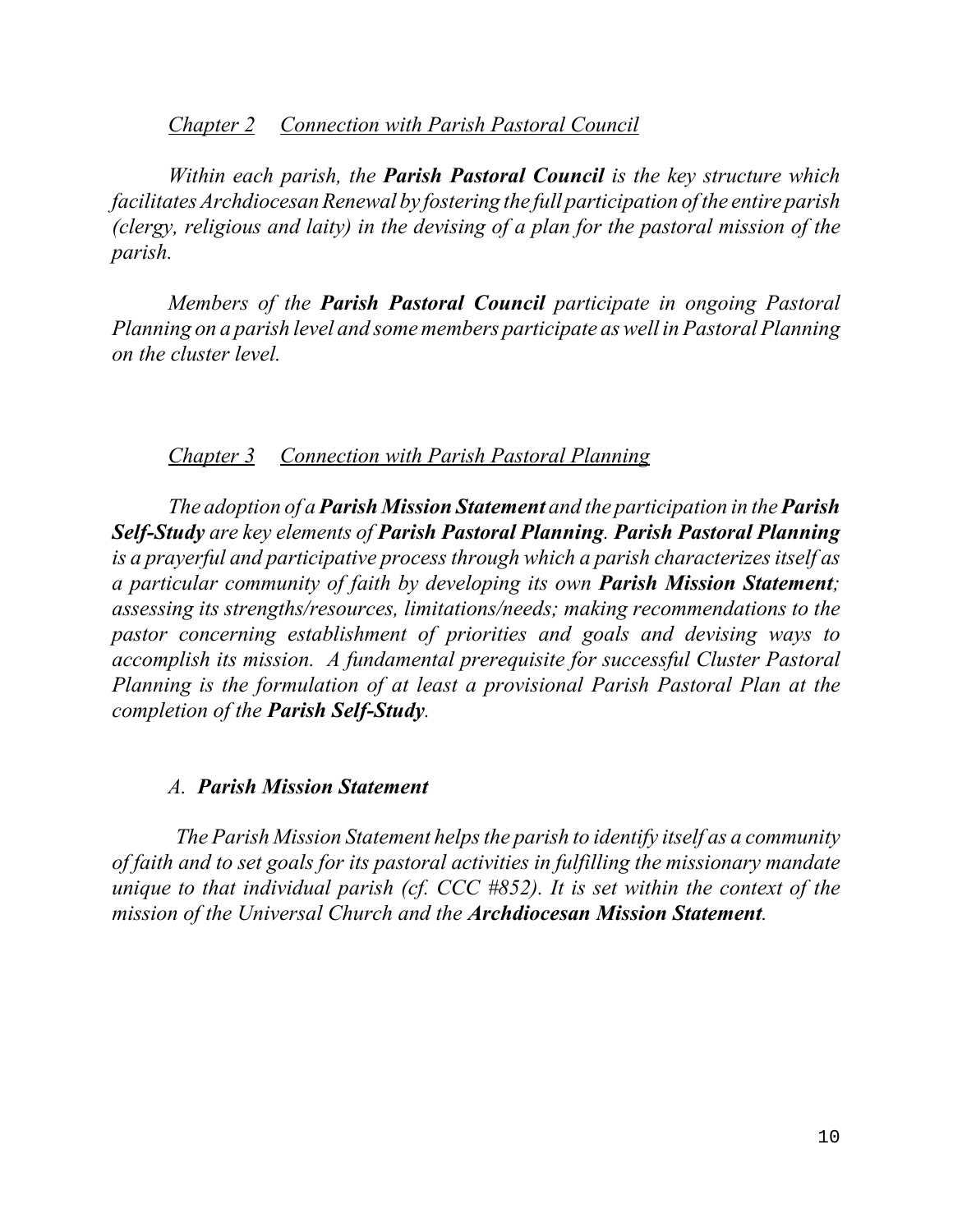## *B. Parish Self-Study*

*The Parish Self-Study is an instrument to assist the parish in reviewing its identity and mission within the mission of the Church in Philadelphia. It is a detailed process which allows the parish to:*

- *. look at itself in light of its mission;*
- *. assess its strengths/resources;*
- *. assess its limitations/needs;*
- *. assess the external conditions which affect the parish;*
- *. make recommendations in specific areas;*
- *. establish priorities and goals for 3-5 years;*
- *. devise ways to accomplish its plans.*

*This prayerful, reflective process is done in light of Sacred Scripture, Church Teaching and Tradition, the Archdiocesan and Parish Mission Statements, and the specific realities of the parish.*

*The Holy Spirit callsthe Church to an ongoing renewal in greaterfidelity to her vocation (cf. CCC #821). Parish Self-Study, then, will be repeated periodically to allow for further reflection on and adjustment of the Parish Pastoral Plan. Results and insights from the Parish Self-Study are brought to the pastoral planning activity on the Cluster level.*

## *Chapter 4 Considerations In Church Law*

*It is presumed that church activities are to be done in accordance with the prescriptions of Canon Law and not in violation of it. The activity of Cluster Pastoral Planning is a process that leads to the formulation of a pastoral plan which is proposed to the Regional Vicar. The Regional Vicar, in turn, recommends a pastoral plan to the Archbishop. The actual study of the activities and needs of parishes in the cluster would not affect the canonical rights and obligations of persons. When it comes to considering action to be taken in light of the recommendations submitted to the Archbishop, all rights in Canon Law are to be respected and all obligations in Canon Law are to be fulfilled.*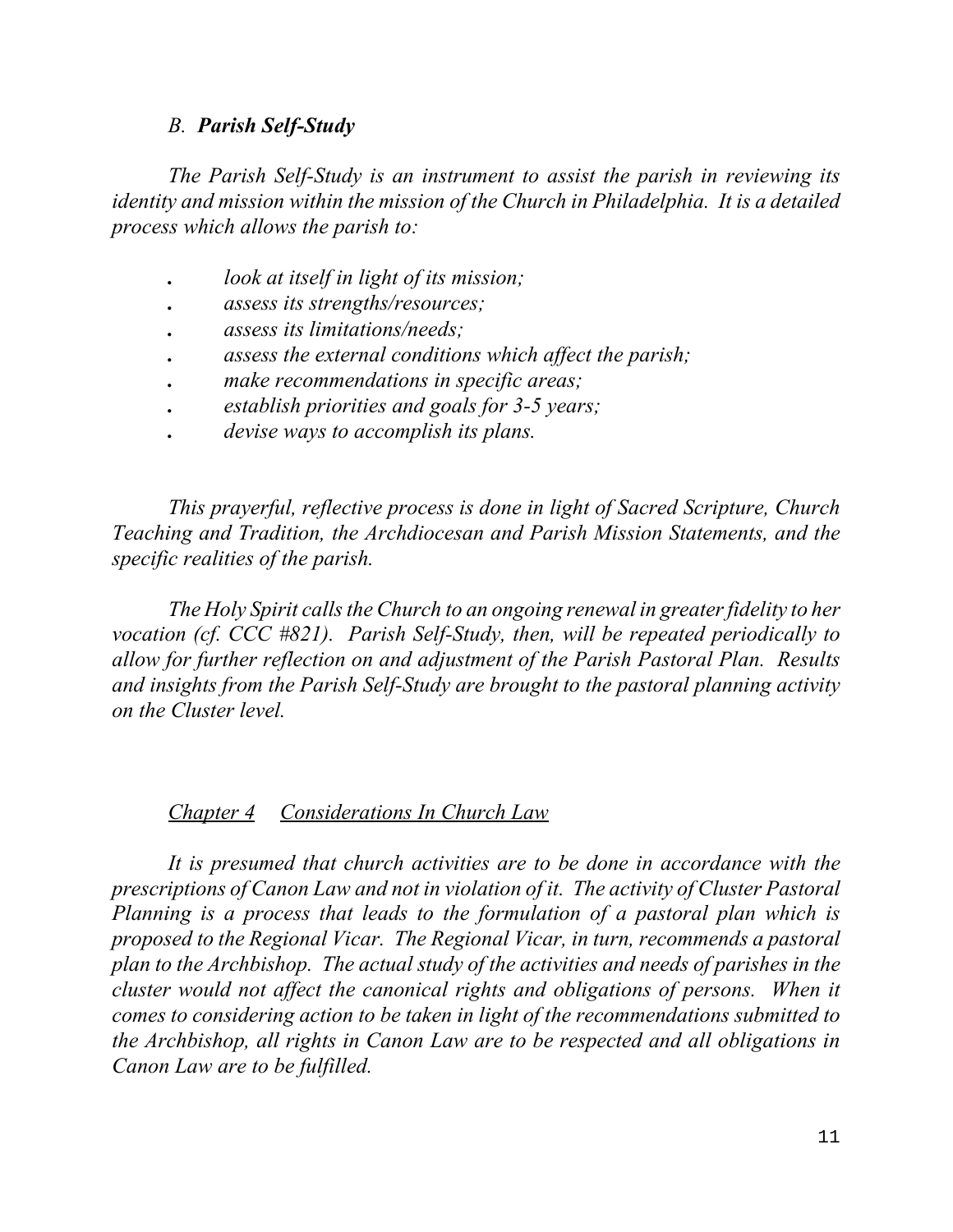## *Chapter 5 Parishes Which Were Part of the 1991-1992 Pilot Studies*

*A small number of parishes, or their recently established successor parishes, have already been part of the forerunner program to Cluster Pastoral Planning, namely the "pilot studies". Because these parishes are currently implementing the results of pilot study cluster planning in their areas, they will have a one-time exemption from the possibility of being considered for closure as a result of this particular cluster planning study alone when it is initiated in theirrespective clusters. Nevertheless, these parishes which had been part of the pilot studies are expected to participate both in Parish Self-Study and in the Cluster Pastoral Planning when it is initiated in their respective clusters. This participation will afford them the benefit of collaborating with other parishes in the cluster.*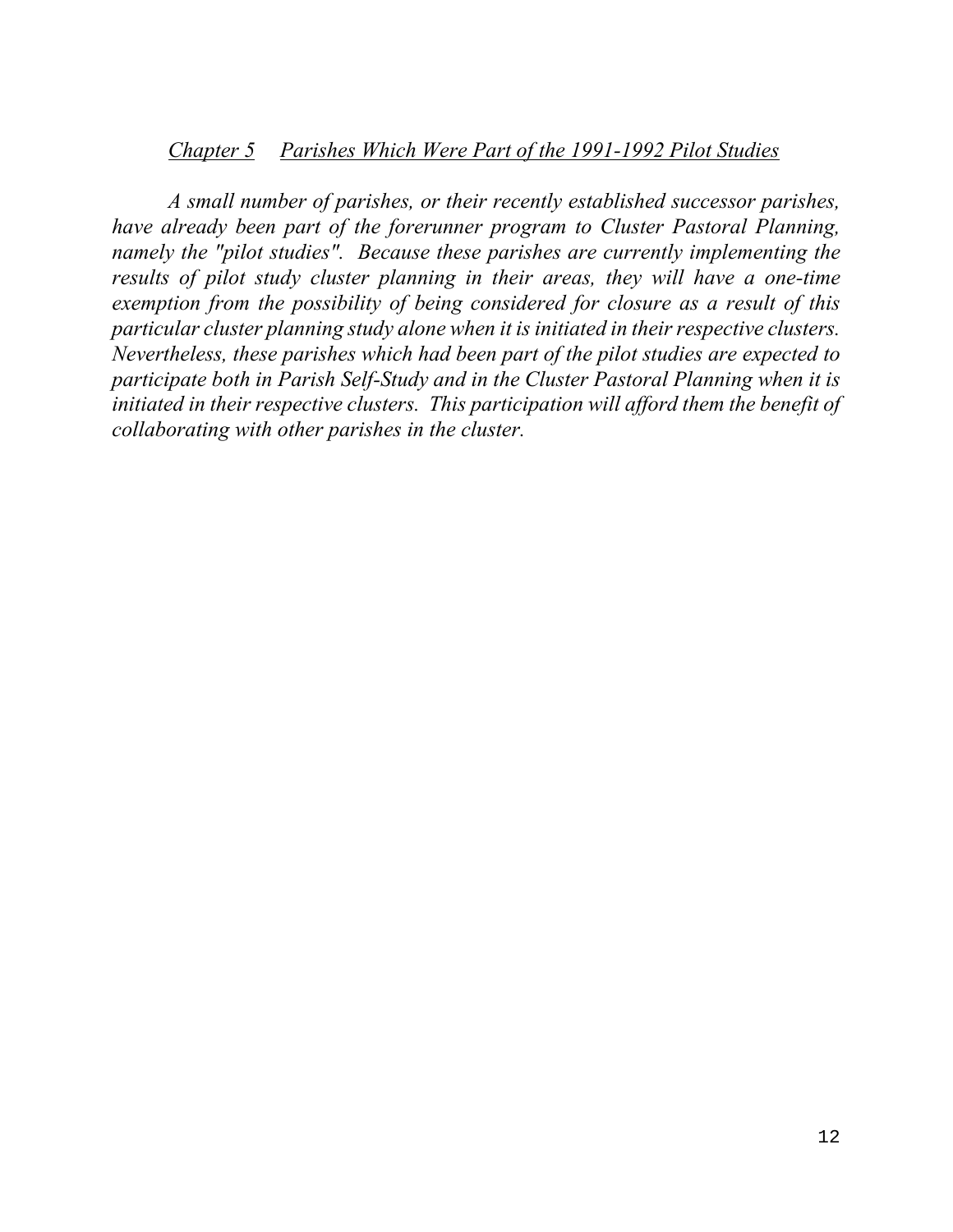*"All who believed were together and had all things in common; they would sell their property and possessions and divide them among all according to each one's need. Every day they devoted themselves to meeting together in the temple area and to breaking bread in their homes. They ate their meals with exultation and sincerity of heart, praising God and enjoying favor with all the people. And every day the Lord added to their number those who were being saved." (Acts of the Apostles 2:44 ff)*

#### *Chapter 1. Overview of Cluster Pastoral Planning*

*Cluster Pastoral Planning is an opportunity for parish leaders to discuss how to use the vast talent and energy of all the baptized in the parishes of the cluster to do the work of the Church. Parishes can work together by sharing information and coordinating activities, by sharing ministry through programs, by sharing personnel and by planning together for a more authentic, faithful, effective and vital expression of lived Church life than any one of the parishes could provide on its own.* 

*Cluster Pastoral Planning begins with an appreciation for "what exists" in the parishes of the cluster; what gives "life" and activates parishioners' competencies and energies. In Cluster Pastoral Planning, the knowledge generated in the Parish Self Studies is "put to work" to assist pastors and parishioners in carrying out the mission of the Church. The Cluster Pastoral Plan is intended to propose a potential for the parishes within the cluster that is challenging. It recognizes that the existing organization structures and practices of the parishes are capable of becoming more effective if people from different parishes work together to develop a plan for parishes to cooperate.*

*The proposed Cluster Pastoral Plan is developed by an Ad Hoc Cluster Pastoral Planning Committee (hereafter, the Committee). This Committee assists archdiocesan renewal by identifying the best way for parishes of the clusterto support one another in their work. After the Parish Self-Study, the Pastors and selected representatives from the Parish Pastoral Councils share with one another their Parish Mission Statements and the results of their Parish Self-Studies, identify common goals and priorities, and plan how the parishes might work together to build up the Church in their area.*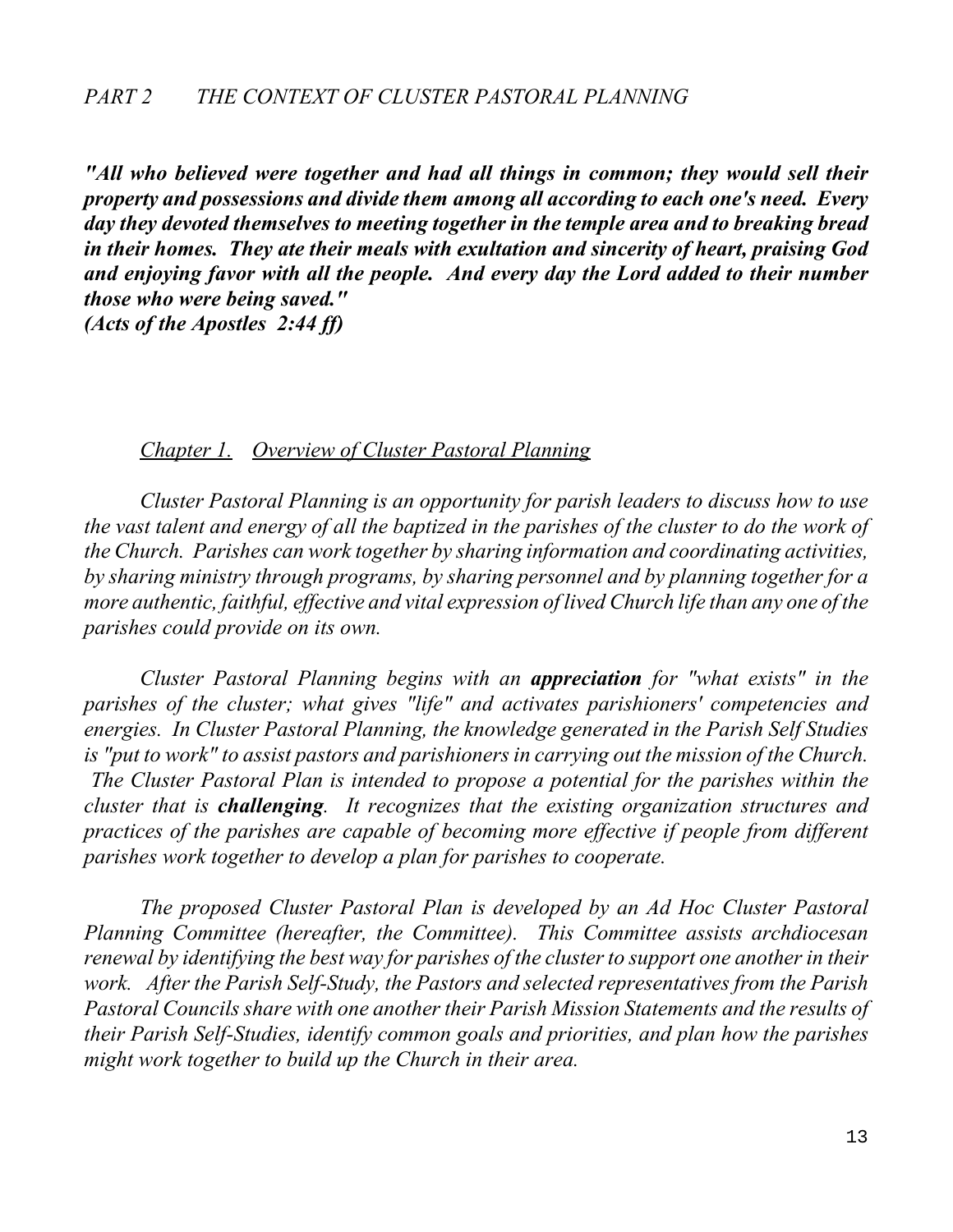## *Chapter 2 Preparation for Cluster Pastoral Planning*

*All parishes, in clusters, will be asked to participate in Cluster Pastoral Planning as a way to enhance both the spiritual life and the temporal life of the parishes. Cluster Pastoral Planning relies on certain essential preparations. These are:*

## *A. Parish level preparations:*

- *1. Formation of the Parish Pastoral Councils*
- *2. Development of Parish Mission Statements*
- *3. Completion of Parish Self Studies*

# *B. Consultation by the Regional Vicar with the Pastors in the Cluster to:*

*1. considerthe readiness of the parishesin the clusterto beginCluster Pastoral Planning;*

*2. determine specific time schedules, meeting locations and other logistical concerns;*

*3. identify the major opportunities and problems that could be encountered in the process;*

*4. clarify the specific role of the pastor in every stage of the Cluster Pastoral Planning Process.*

# *C. Formation of the Committee*

*The Committee consists of the Regional Vicar, along with the pastor and two representatives from the Parish Pastoral Council of each of the parishes in the cluster. The Pastor of each parish shall nominate three members from the Parish Pastoral Council, at least one of whom shall be from among the elected membership and at least one of whom shall be a lay person. The members of the Parish Pastoral Council shall then select from among these nominees two representatives to serve on the Committee. Vacancies resulting from the loss of a parish representative will be filled according to thissame process.*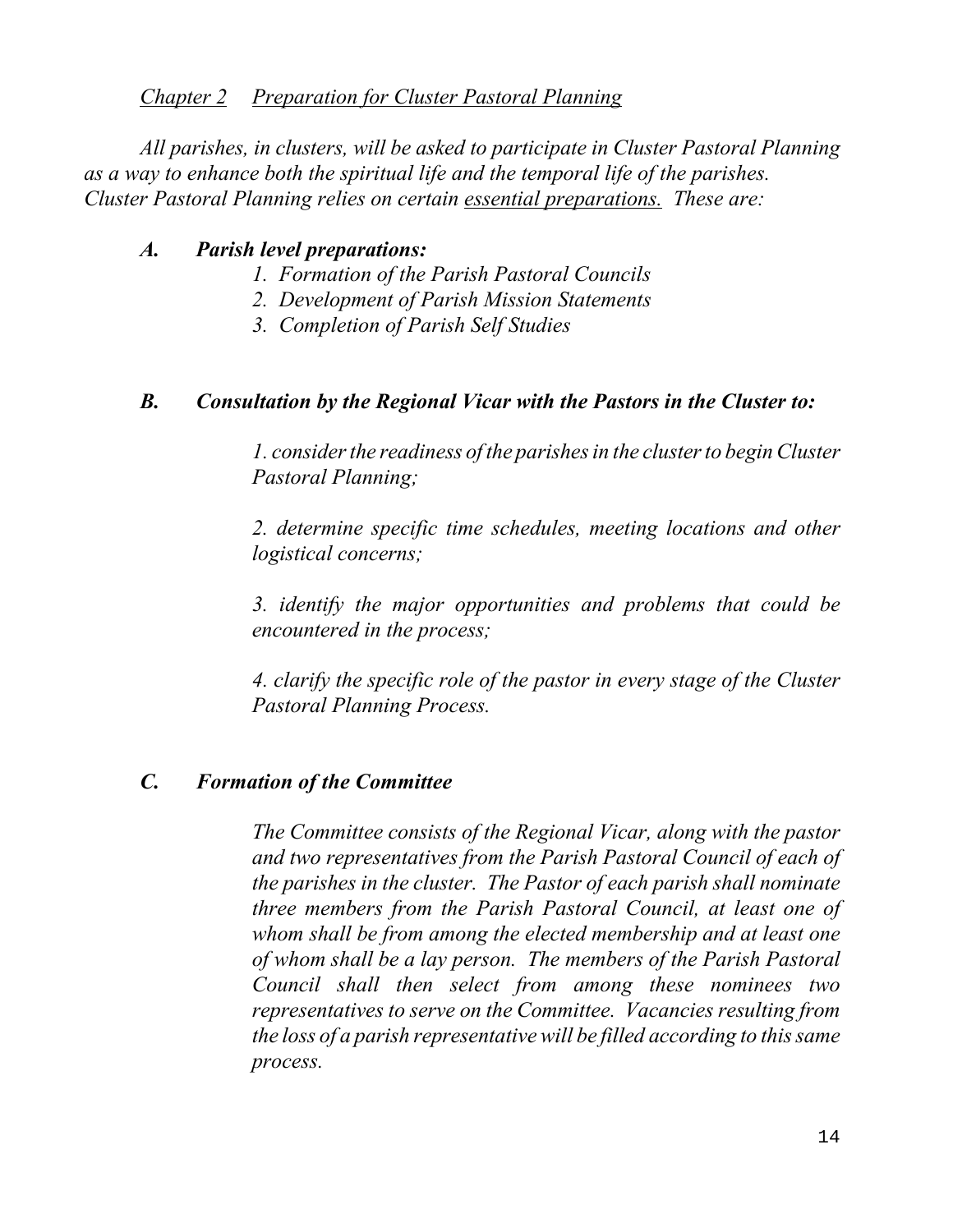## *Chapter 3 Elements of Cluster Pastoral Planning*

*"For I know well the plans I have in mind for you, says the Lord, plans for your welfare, not for woe! Plans to give you a future filled with hope. When you call me, when you go to pray to me, I will listen to you. When you look for me, you will find me. Yes, when you seek me with all your heart, you will find me with you, says the Lord" (Jeremiah 29:11 ff)*

## *A. Parish Self Study*

*Each of the individual Parish Self Study processes, the knowledge obtained from them, and the parish priorities, goals, and needs identified, are elements of Cluster Pastoral Planning. The pastors and representatives from the Parish Pastoral Councils (i.e., the Committee, cf. B below), under the guidance of the Regional Vicar will use the information from the Parish Self Studies to develop a Cluster Pastoral Plan.* 

## *B. Characteristics of the Committee*

*The Committee shall be formed when the Regional Vicar determines that the parishes are ready to begin Cluster Pastoral Planning. The Committee is responsible for developing a recommended pastoral plan for the cluster as part of the Spiritual Renewal of the Archdiocese of Philadelphia. Like the Parish Pastoral Councils, the Committee must be guided by prayer, education, and reflection at every meeting.*

*1. Membership qualities. The Committee consists of the Regional Vicar, along with the pastor and two representatives from the Parish Pastoral Council of each of the parishes in the cluster.*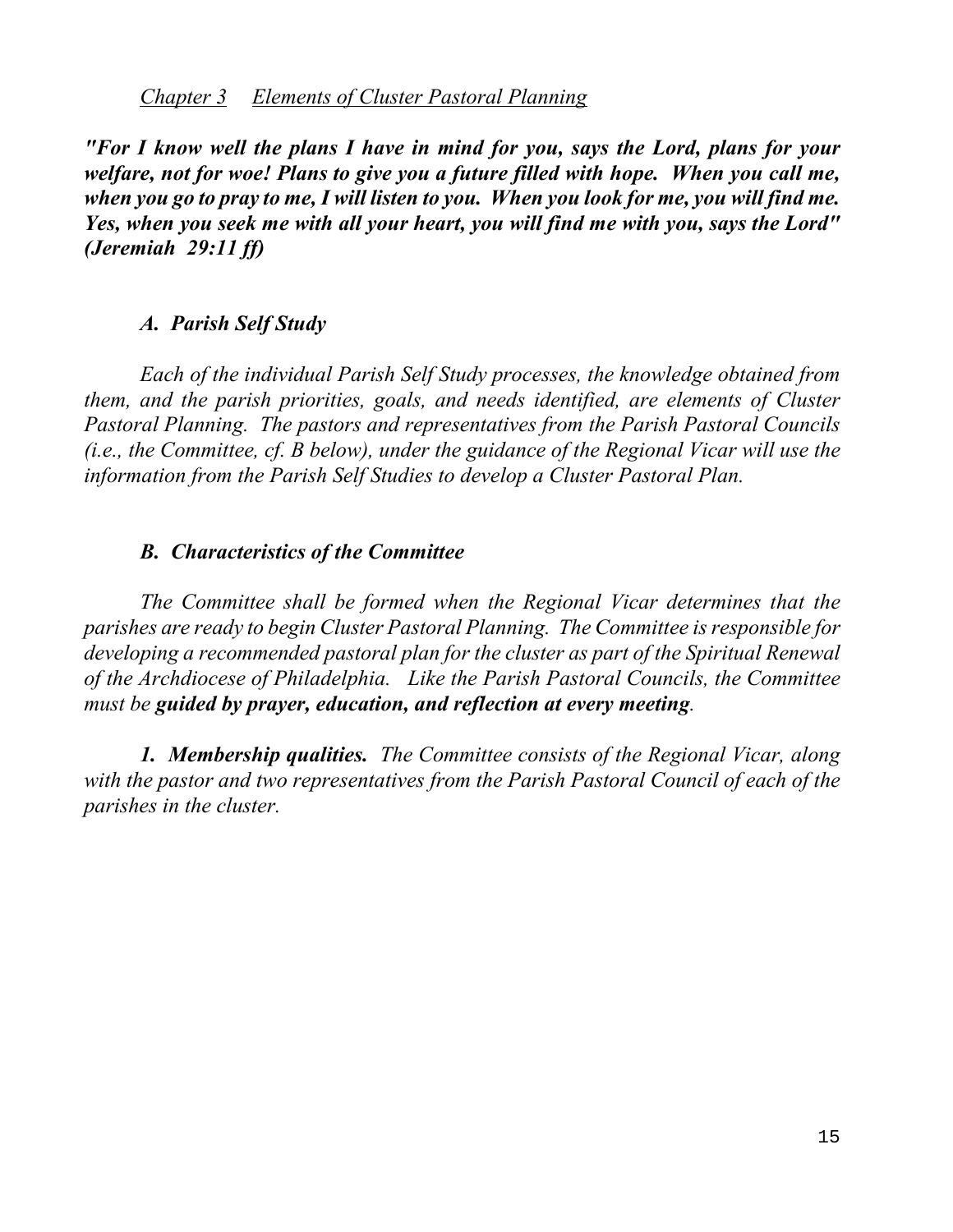*Each person selected to be a representative to The Committee shall:*

*a. be a member with some experience on the Parish Pastoral Council of the parish which they represent. Ordinarily, each member should have knowledge of the parish through information received from the Parish Self Study,*

*b. be able to communicate to the members of the Parish Pastoral Council the suggestions of the Committee and vice versa,*

*c. have a positive attitude toward pastoral planning, a commitment to fostering the good of the whole cluster and the flexibility to assist in achieving consensus,*

*d. have a vision of Church broader than her or his own parish,*

*e. be willing to make a commitment to attend all the meetings of the Committee,*

*f. be willing to maintain confidentiality, when required,*

*g. possess a sense of unity which unites parishioners with their pastor and the Archbishop.*

*In addition, it would be helpful if the representatives possess familiarity with the Renewal endeavors in the Archdiocese, a willingness to enter into and/or lead the Committee in prayerful reflection at its meetings, and have a general contemporary knowledge of Church teaching.*

*Membersidentified to serve on the Committee will normally continue to serve until the conclusion of the Cluster Pastoral Planning process even if their term on the Parish Pastoral Council expires during that time. In such cases, they should be invited to the ParishPastoralCouncil meetings when issues of Cluster Pastoral Planning are discussed.*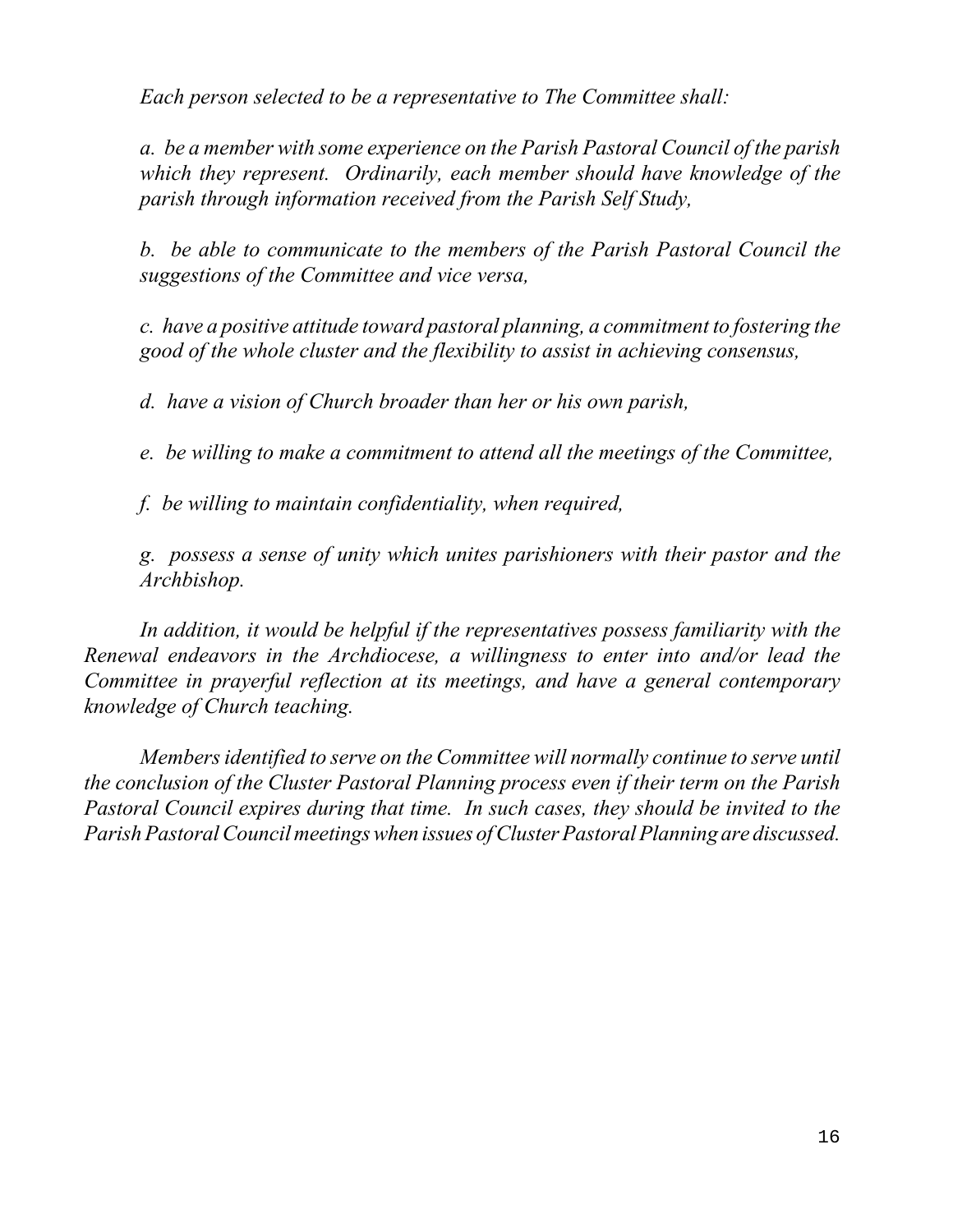*2. Selection and Size of the Committee. The Pastor of each parish shall nominate three members from the Parish Pastoral Council, at least one of whom shall be from among the elected membership and at least one of whom shall be a lay person. The members of the Parish Pastoral Councilshall then select from among these nomineestwo representatives to serve on the Committee. Vacancies resulting from the loss of a parish representative will be filled according to this same process.*

## *C. Roles Involved in Cluster Pastoral Planning*

## *I. COMMITTEE MEMBERSHIP ROLES*

*1. Regional Vicar. The Regional Vicar will consult with the Pastors of the parishes in the cluster to consider the readiness of the parishes in the cluster to begin ClusterPastoral Planning, determine specific time schedules, meeting locations and other logistical concerns, identify the major opportunities and problems that could be encountered in the process, and clarify the specific role of the pastor in every stage of the Cluster Pastoral Planning Process.*

*After consultation with the Committee, the Regional Vicar will determine the specific issues that must be addressed by the plan. The Regional Vicar may also consult appropriate Archdiocesan Secretaries and others as necessary.*

*TheCommittee shall be administered by theRegional Vicar,who shall convene and chair the meetings, approve agendas, and review both the Minutes and the summary communications of each meeting. The Regional Vicar shall appoint a Coordinator (cf. # 4 below), a Secretary (cf. # 5 below) and a Communications Liaison Person (cf. # 6 below). Along with a facilitator (cf. # 7 below), these people comprise the agenda subcommittee chaired by the Regional Vicar.*

*The Regional Vicar, in consultation with the Committee, may form ad hoc subcommittees made up of other individuals representing the parishes. Such individuals may include Parochial Vicars, Principals of the parish schools, Directors of Religious Education, Parish Social Workers, Parish Services Directors, Chairpersons of Liturgy Committees, etc. This arrangement allows for participation by deacons, Religious, priests or laity who hold such positions in the parish.*

*The Regional Vicar should meet with the Major Superiors of communities of Religious which are associated with parishes of the cluster in order to exchange information concerning planning for their respective areas.*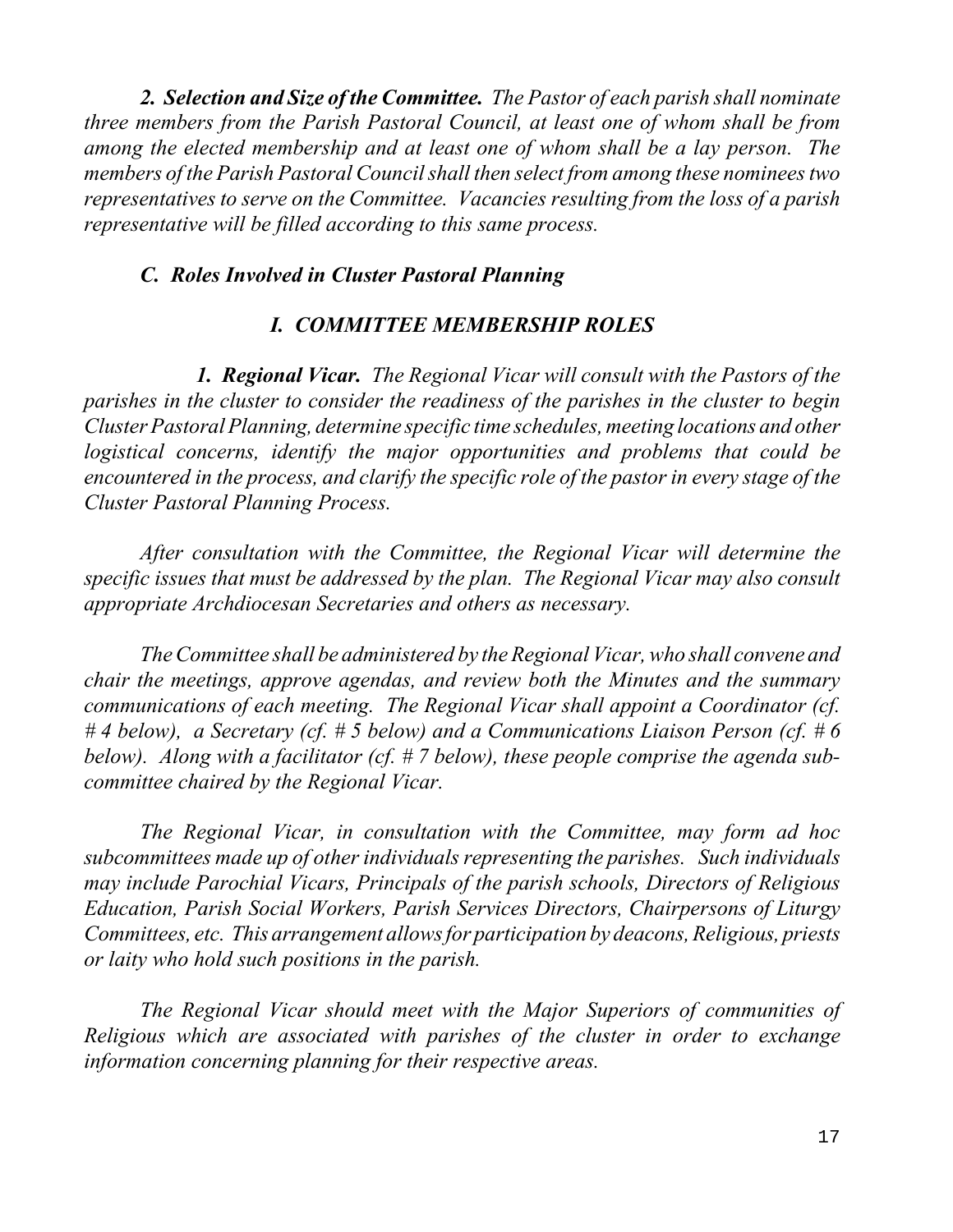*Without prejudice to the responsibility of the Committee to achieve a consensus on its recommendations, the Regional Vicar always may callspecial meetings of some or all of the vicariate's pastors as spiritual leaders in their respective parishes to promote the spiritual welfare of the vicariate. During Cluster Pastoral Planning such gatherings of the pastors may wish to consider, for example, evaluating the progress of the Committee(s), reviewing special difficulties, and receiving suggestions to improve the work of that vicariate's Committee(s).*

*The Regional Vicar will also review the plan to insure that the process was faithfully followed and to exercise his own pastoral discretion as a Regional Vicar in shaping the final product. He will either return it to the Committee with his comments for further development or recommend it to the Archbishop for his approval.*

*2. Pastors. The pastors have an essentialrole to assist the Archbishop through the Regional Vicar in leading the people of the parishes through the pastoral planning process in their cluster. The Regional Vicar, as leader of the Cluster Pastoral Planning Process, will consult with the pastors in the cluster to:*

*a. consider the readiness of the parishes in the cluster to begin Cluster Pastoral Planning;*

*b. determine specific time schedules, meeting locations and other logistical concerns;*

*c. identify the major opportunities and problems that could be encountered in the process;*

*d. clarify the specific role of the pastor in every stage of the Cluster Pastoral Planning Process.*

*e. assess the effectiveness of the Committee in accomplishing its work.*

*3. The Parish Representatives. While some members of the Cluster Pastoral Planning Committee contribute designated services (such as the recording of meeting minutes) over and above their regular service on the Committee, it is the regular work of every member of the Committee to assist the Regional Vicar in devising a plan for the future of the Church's work in that cluster. The stages of this endeavor are described in Section E below.*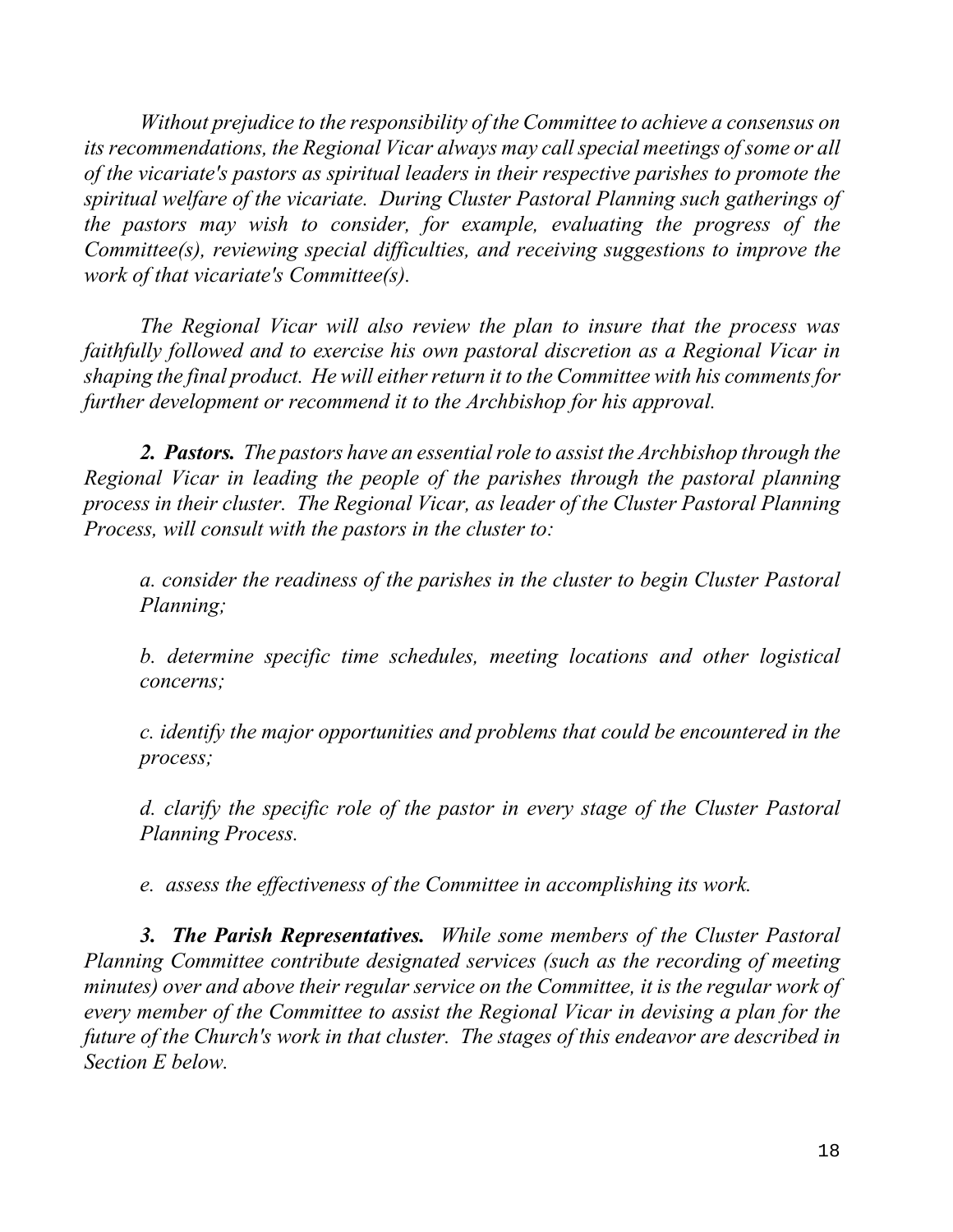# *II. THE SUB-COMMITTEE FOR AGENDAS*

*(Chaired by the Regional Vicar, the agenda sub-committee assists the Regional Vicar in the drafting of an agenda for each meeting of the Committee)*

*4. The Committee Coordinator. A Committee Coordinator will be appointed by the Regional Vicarfrom among the priest members. The Committee Coordinator assists the Regional Vicar in the ordinary business of The Committee and presides over its meetingsin the absence of the Regional Vicar. The Committee Coordinatorserves on the agenda subcommittee forthe meetings, and assistsin the smooth running of meetings and in other ways.*

*5. The Committee Secretary. A secretary, who shall be a member of The Committee, will be appointed by the Regional Vicar to keep summary Minutes of each meeting. The secretary serves on the agenda subcommittee for the meetings.*

*6. The Communications Liaison Person. A communications liaison person, who shall be a member of The Committee, shall draw upon the Minutes and reports of the Committee in order to draft regular communiqués according to the guidelines prepared by the Archdiocesan Communications spokesperson. These communications reports are intended to make information available uniformly to the Parish Pastoral Councils of the cluster and, through the councils, to parishioners. This person will have responsibility forwriting drafts of theCluster Pastoral Plan. The communications liaison person serves on the agenda subcommittee for the meetings.*

*7. The Facilitator. A qualified facilitator, as defined by the Office for Research and Planning and approved by the Regional Vicar in consultation with the Committee, will be responsible for assisting the Committee to complete its work. The facilitator is not a member of the Committee. The facilitator serves on the agenda subcommittee for the meetings, and assists in the smooth running of meetings.*

# *III. OTHER ROLES RELATED TO THE COMMITTEE*

*8. Secretariat Representative(s). An Archdiocesan Secretariat Representative is assigned within each Secretariat primarily to assist the Regional Vicar during theCluster Pastoral Planning process. A role description for this function is attached as Appendix "A". A Secretariat Representative may, upon invitation from the Chair, participate in the discussion but not in the development of consensus.*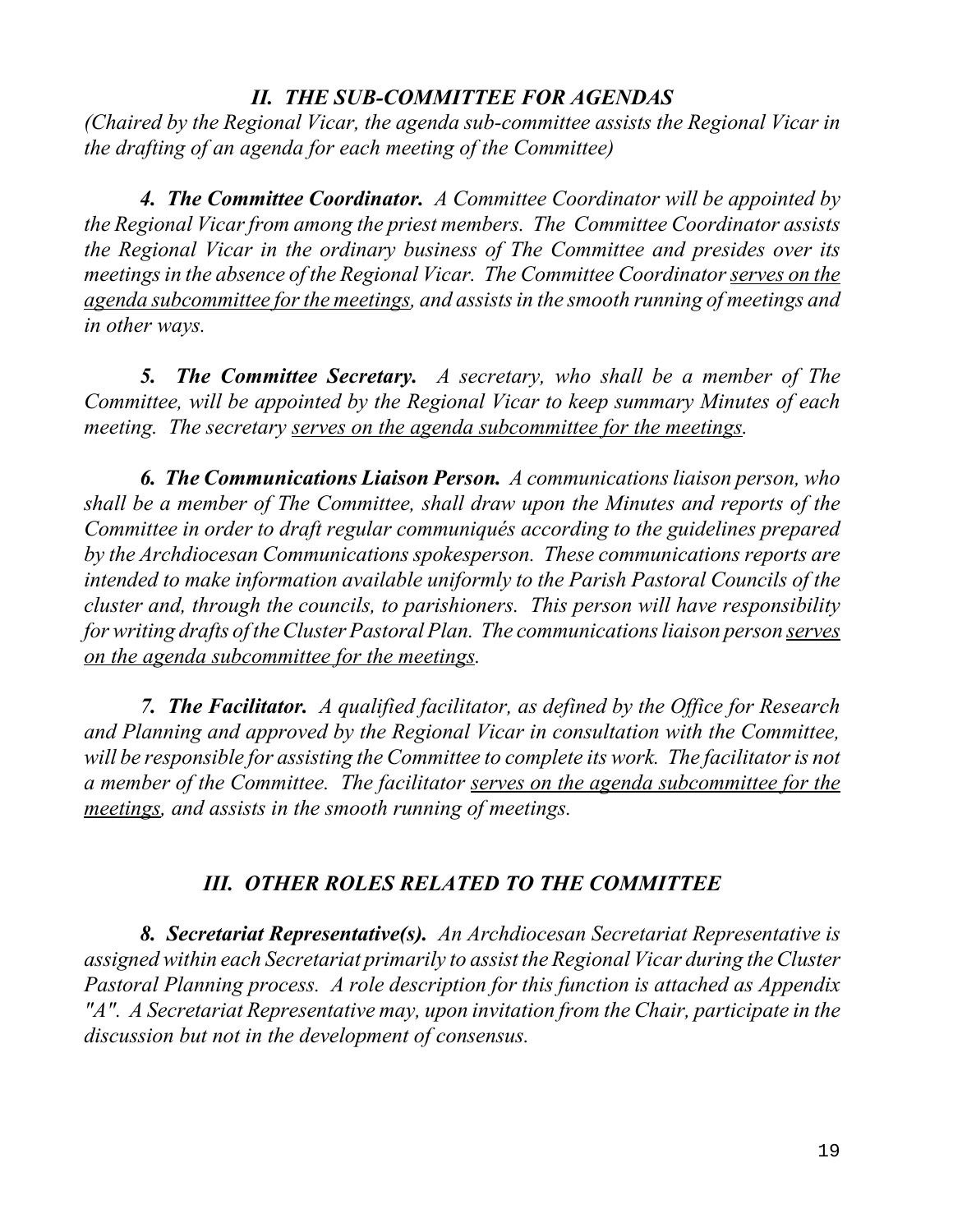## *D. Method of Operation of the Committee*

*The Committee will be provided with the necessary training and formation to conduct the appropriate process. Working meetings of the Committee shall be attended only by the members and by the assigned facilitator. As a general rule no others may attend. By prior invitation from the Chair other individuals may attend a particular meeting. Requests for such invitations must be made at least three days prior to the meeting.* 

*The Committee will recommend a Cluster Pastoral Plan by consensus. Consensus is defined here as a process of arriving at a decision after a time of shared prayer and study. It is characterized by general agreement rather than by voting, and results in a recommendation that all, or nearly all, the members of The Committee agree to support. Once consensusis achieved and has been accepted by the Regional Vicar, members agree to accept and support the recommendations. In the event that consensus is not achieved, the Regional Vicar will exercise his own pastoral discretion in shaping the final product. (cf. p. 19 above on the role of the Regional Vicar.)*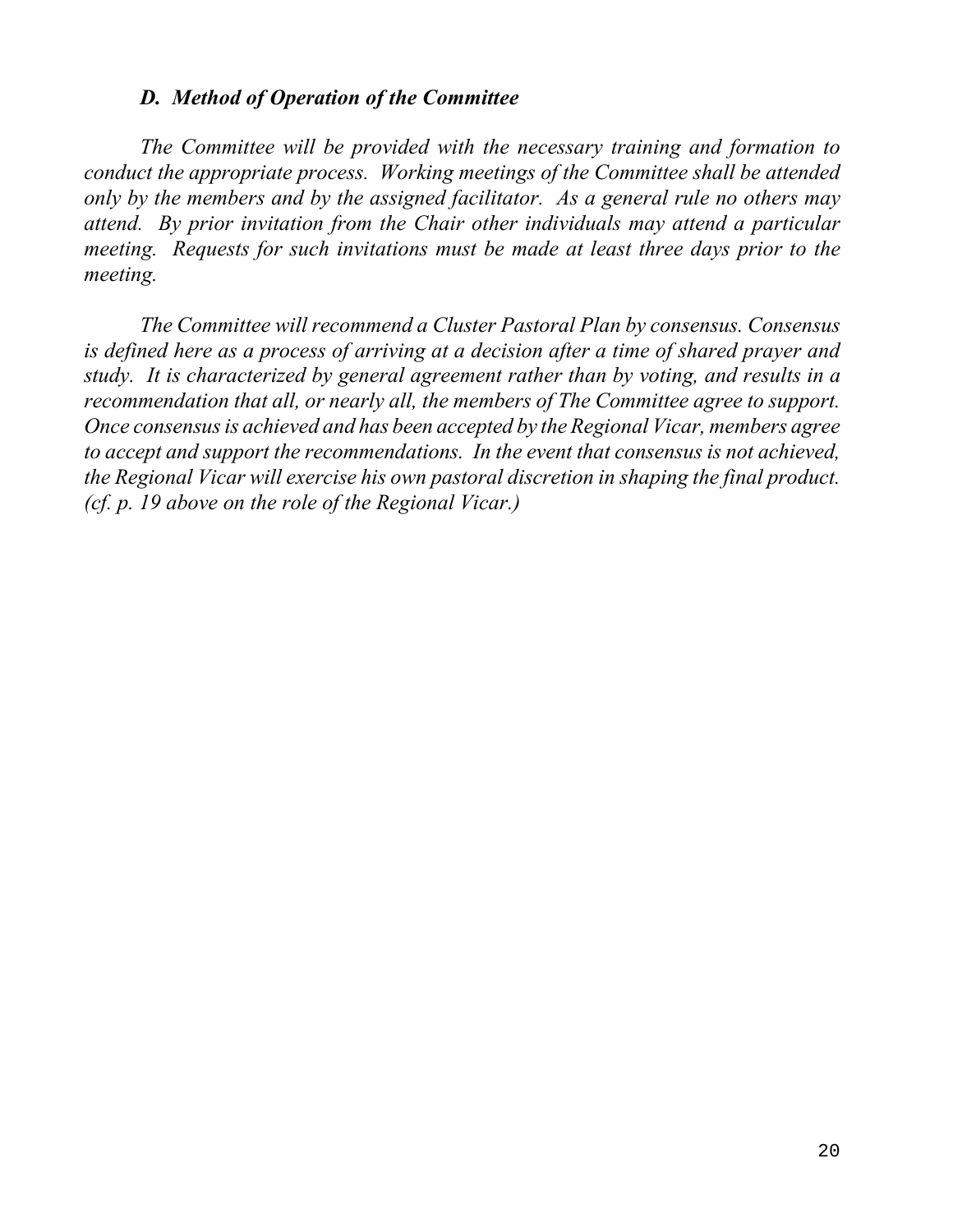*Chapter 4. Process Steps for Cluster Pastoral Planning* 

*Within the schedule established for the Cluster Pastoral Planning process, the Committee develops a recommended Cluster Pastoral Plan applicable to the next five years. It should address the following general expectations and goals.* 

## *A. General Expectations and Principles*

*The general expectation of every Cluster Pastoral Plan is that it promote the spiritual renewal of the people of the parishes within the particular cluster. Through this process, all the parishes within the cluster are expected to become more aware of the elements that identify them as vital communities of the faithful who are promoting the work of the Church. Drawing on the work of the Parish Self Studies, members of the Committee propose how to advance both parish and cluster vitality by prayerfully reflecting on the use of the spiritual and the temporal resources of the parishes. The Cluster Pastoral Plan is intended to describe how the parishes in the cluster, working together, will develop and become increasingly vital throughout the next five years.*

*Certain principlesshould be followed in the development of a recommended Cluster PastoralPlan. These principles are consistent with the fundamental principles of pastoral rule identified in the Directory of the Pastoral Ministry of Bishops, Sacred Congregation for Bishops, 1973.(cf par ##93-98) They are:*

*1. To assure current and accurate knowledge of the common good of the diocese by ongoing study, by counsel with and discussions with the faithful. (cf. Principle of the Common Good in Appendix "B")*

*2. To insure that clergy and laity understand the importance of deepening the unity among the faithful in parishes, the diocesan bishop and the entireCatholicChurch. (cf. Principle of Unity in Appendix "B")*

*3. To assist the Catholic people in the cluster to become more aware of Church issues which extend beyond the boundaries of their own parish to the wider community and to help them to cooperate in programs and to share resources so that the people are served more faithfully and effectively. (cf. Principle of Responsible Cooperation in Appendix "B")*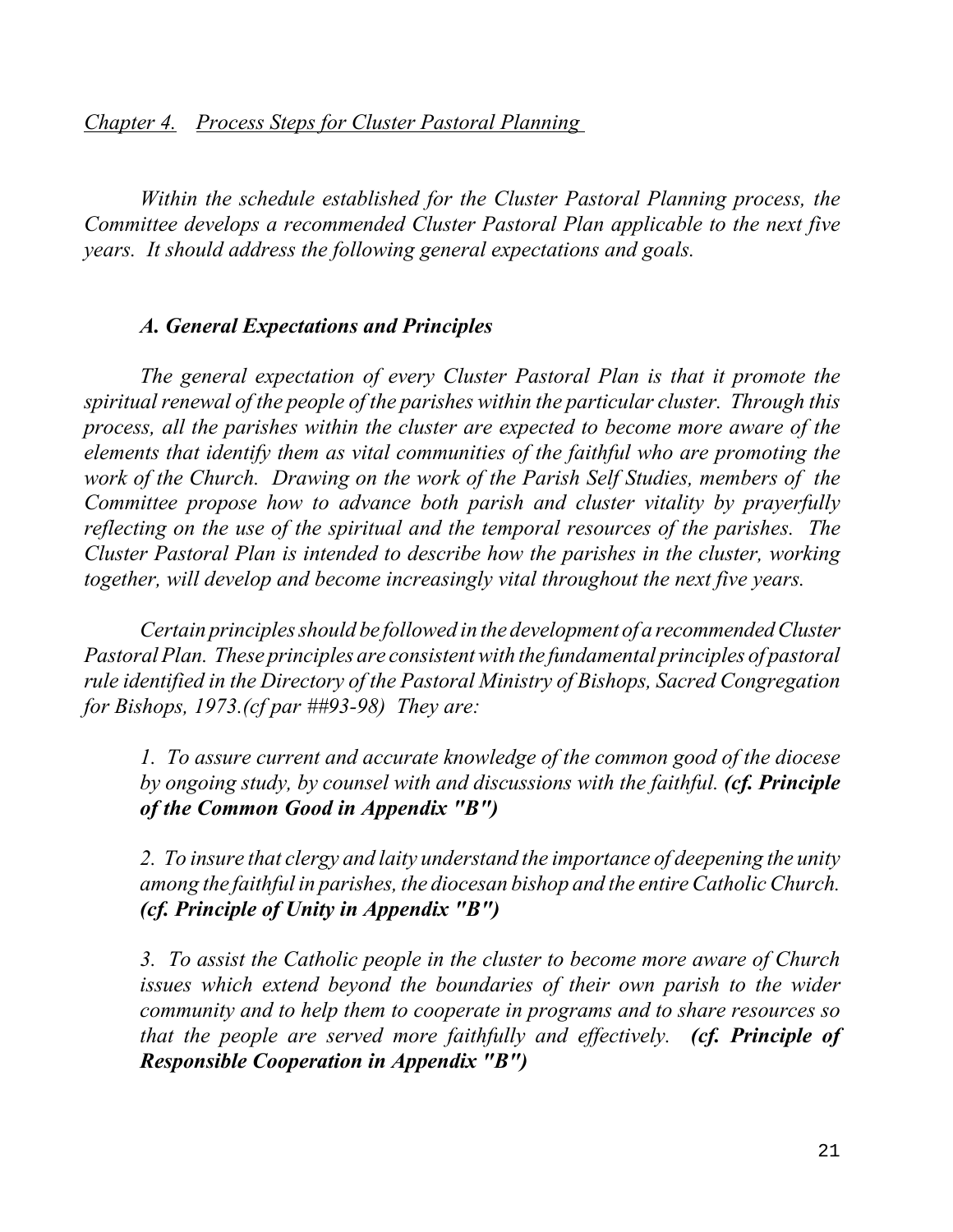*4. To insure respect for the legitimate competencies of others, by providing them with the influence they need and support for their initiatives. (cf. Principle of Subsidiarity in Appendix "B")*

*5. To enable every parish in the cluster to have an ongoing willingness to consult and plan in collaboration with other parishes of the cluster to address pastoral needs which can be met more effectively through inter-parochial cooperation. (cf. Principle of Coordination in Appendix "B")*

# *B. Characteristics of Goals, Objectives and Actions*

*The recommended Cluster Pastoral Plan will be stated in the form of goals designed to further the Mission of the Archdiocese and related objectives and actions for each parish. Each of the objectives and actions will be:*

- *a. clearly stated*
- *b. specific*
- *c. measurable*
- *d. assigned a deadline for completion*
- *e. related to implementing themes of the Archdiocesan Mission Statement*

# *C. Characteristics of Vital Parishes*

*The recommended Cluster Pastoral Plan is intended to insure parishes that are vital, vibrant, and vigorous as defined here. The plan should include specific performance expectationsin each area for each parish. It is understood that various programs include several of the thematic dimensions listed below. Parishes, for example, may have programs directed primarily to the elderly, youth, etc. Where needed, programs in ecumenical and interreligious affairs should be considered as well.*

*WORSHIP- Parishioners recognize worship as their center and the focal point from which everything else follows. Clergy and laity plan and participate in the celebration of the Eucharist and the other sacraments of the Church, devoting appropriate resources to these activities.*

*CHRISTIAN COMMUNITY- Parishioners create and nourish a strong sense of community within the larger Church. Members identify themselves with the Catholic Church. They also identify themselves with their parish community and seek to improve it. The clergy and the laity have a deep sense of the importance of unity among the Faithful in the parishes and with their diocesan bishop.*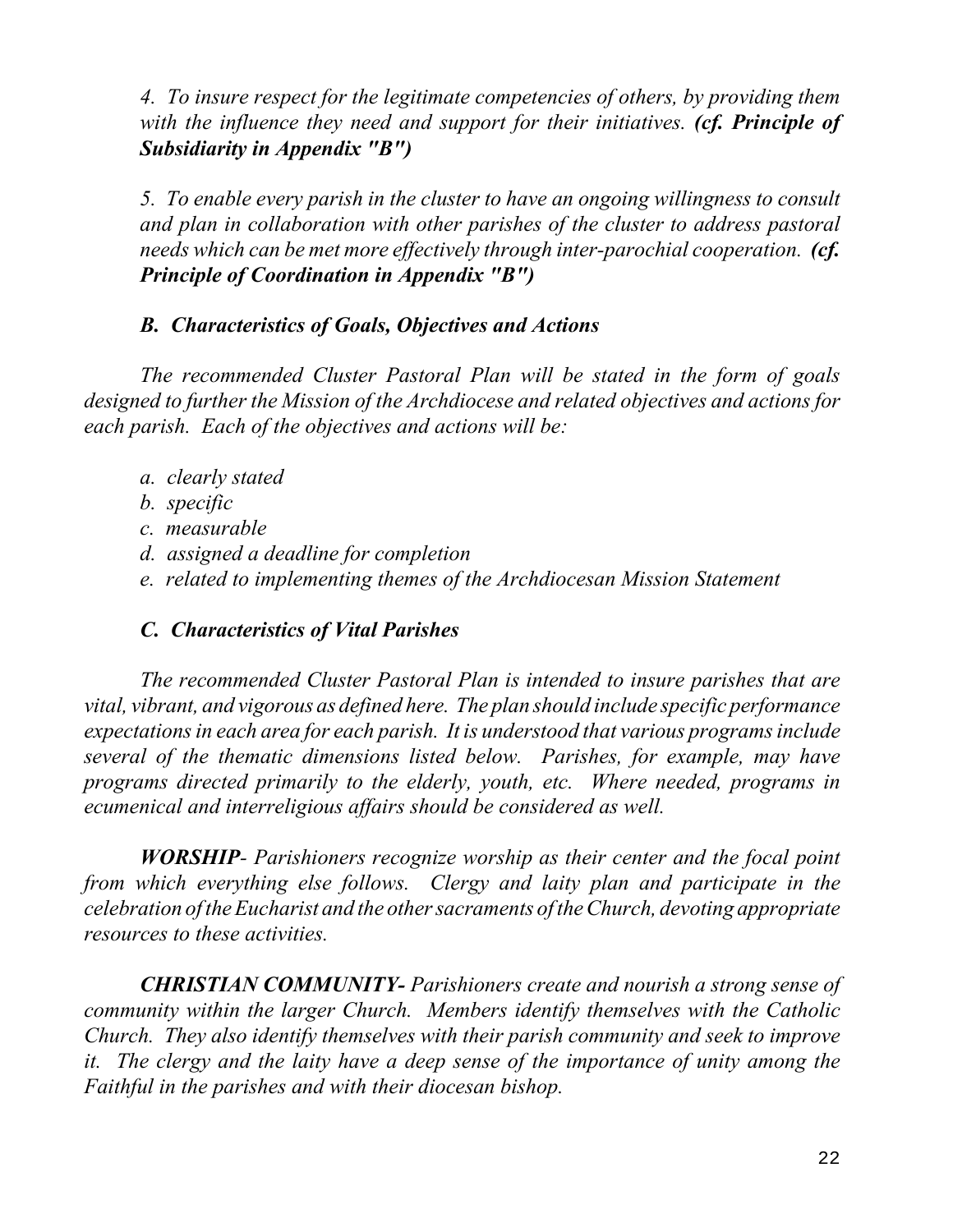*EVANGELIZATION- Parishes have active programs of evangelization to share the Catholic faith and mission. People are active in ministries of sharing the faith such as participation in the Rite of Christian Initiation of Adults (RCIA) and appropriate resources are made available to support their efforts.*

*TEACHING- Parishioners commit to the religious education and spiritual development of adults and children to bring them to a deeper understanding of Church doctrine, to a deepening conversion to faith and to expressions of personal witness to the Faith. Appropriate resources are made available to support their efforts. A parochial school is understood to be a part of a vital teaching ministry and, wherever possible, a parish should operate its own school or support one which has been regionally established.*

*CHRISTIAN SERVICE- Parishioners provide service at several levels. First, parishioners direct some services to the poor in keeping with the Church's expressed priority for the poor. Second, parishioners work for peace and justice with other people of good will. Third, parishioners contribute in service to the civic community in which the parish exists.*

*LEADERSHIP- Parishioners recognize and accept their responsibilities as baptized Catholics to full participation in the life of the Church. The pastoral leadership encourages full collaboration among the People of God by assisting them to take an active, responsible role in the life of the parish. Parishes have a sufficient number of members in their active years who participate productively in the parish ministry. The number of parish staff and parishioner volunteers, as well as their training and sense of mission, are adequate to carry out all of the work of the parish as identified in the Parish (and Archdiocesan) Mission Statement(s).*

*STEWARDSHIP- Parishes have sufficient resources and facilities to support the current work of the parish and reasonable plansto expand or modify resources as needed without placing unrealistic expectations on the pastoral leadership and staff nor undue burden on the parishioners. The pastor, staff and parishioners are not overly preoccupied with temporal affairs at the expense of the pastoral ministry. The parishioners are sufficiently able and disposed to support the parish with their time, talent and treasure. All seek to be open in collaborating in ministry with other parishes so that people are served more effectively.*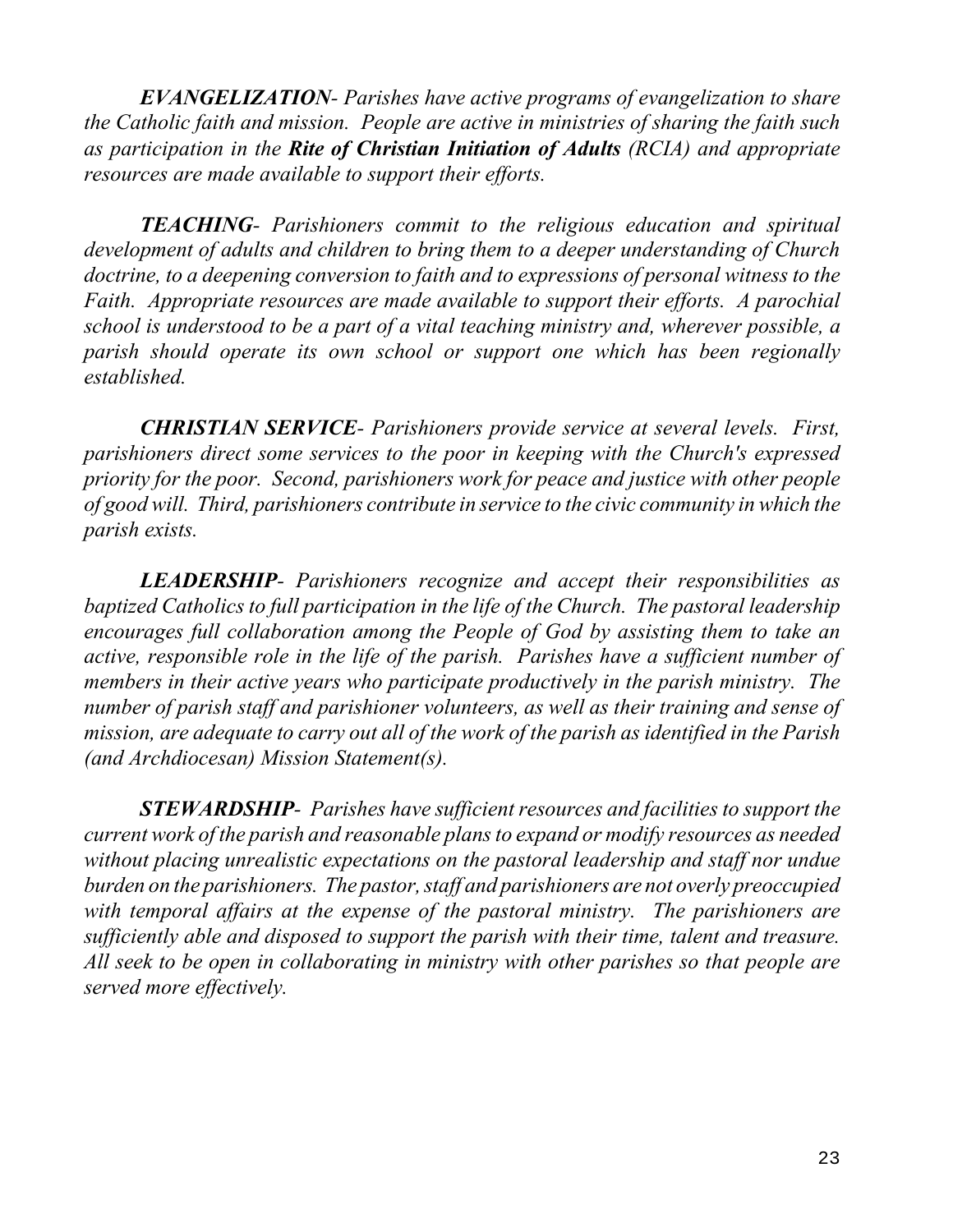## *D. Issues That Cluster Pastoral Planning Must Address*

*In every cluster, specific issues that the plan must address will be identified by the Regional Vicar after consultation with the Committee. Addressing these issues may require reorganization or restructuring of some or all of the resources of the parishes of the cluster.*

*As part of their Parish Self-Study process, parishes identified the resources they have that support and sustain the mission of the Church in that area. Before identifying the specific issues that the plan must address, the Regional Vicar will consult with the Committee to benefit from their knowledge of the parishes and the cluster. This consultation normally takes place during the information gathering stage of Cluster Pastoral Planning. In addition, the Regional Vicar considers the results of the Parish Self Studies and the data on the various resources, as exemplified on page 24.\*\** 

*\*\* It is helpful to recognize that the term reorganization is used here, in its widest sense, to include consideration of all of the resources of the cluster's parishes (personnel, religious activity and programs, finances, buildings, etc.) whether in expansion or in consolidation. By addressing the specific issues identified by the Regional Vicar, the plan is intended to result in vital and vigorous parishes. These specific issues are determined through deliberations by the Regional Vicar in consultation with the Committee. For example, after study of all of the available resources, it is possible that the Regional Vicar might identify the need for the plan to address the issue that a parish is without sufficient resources of its own to carry out its mission. In addressing this issue, the Cluster Pastoral Plan may identify that such a parish could obtain the benefit of resources which had been limited to a nearby parish by restructuring. In a given cluster, resources could be combined in such a fashion that some parishes might consolidate convents and others consolidate school buildings, etc. without any one parish needing to close in its entirety.*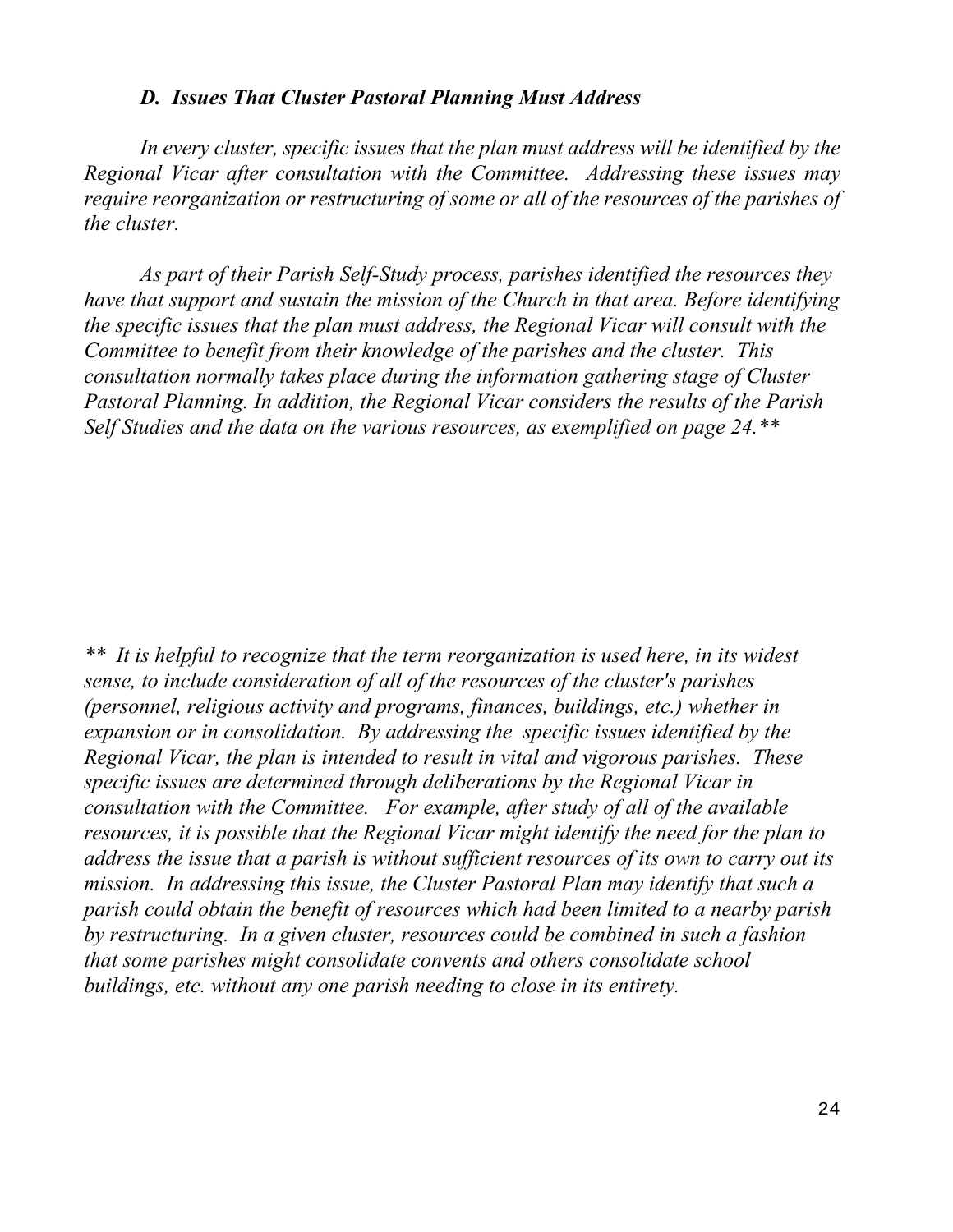## *RESOURCES*

*The following is an illustrative list of some resources that the Regional Vicar may look at across the cluster. There may be additional indicators which are particular to a parish or a specific cluster. Examination of such types of information helps to guide the Regional Vicar in identifying specific issues in each cluster that the plan must address.*

*Personnel:*

*Number of Registered Parishioners/ Registered Households Number of Active Priests/Deacons Number of available Religious Number of (other) Parish Staff Number of Students % of Catholic Students School Faculty Community Size (population, households, geographic) Projected Needs (cf. Appendix C)*

*Religious Activity:*

*Number of Baptisms Number of Funerals RCIA Participation Mass Attendance Number of Marriages Institutions within the Cluster Other activities of the parish communities Projected Needs*

*Finances:*

*Operating Income Operating Expenses The Number and Cost of Required Capital Expenditures Projected Needs (cf. Appendix D for IPCC subsidy)* 

*Physical Plant:* 

*Number of Buildings Size of Buildings Type of Buildings Condition of the Buildings Projected Needs*

*(Examples of indicators based on Archdiocesan policy and practice will be provided by the Regional Vicar.)*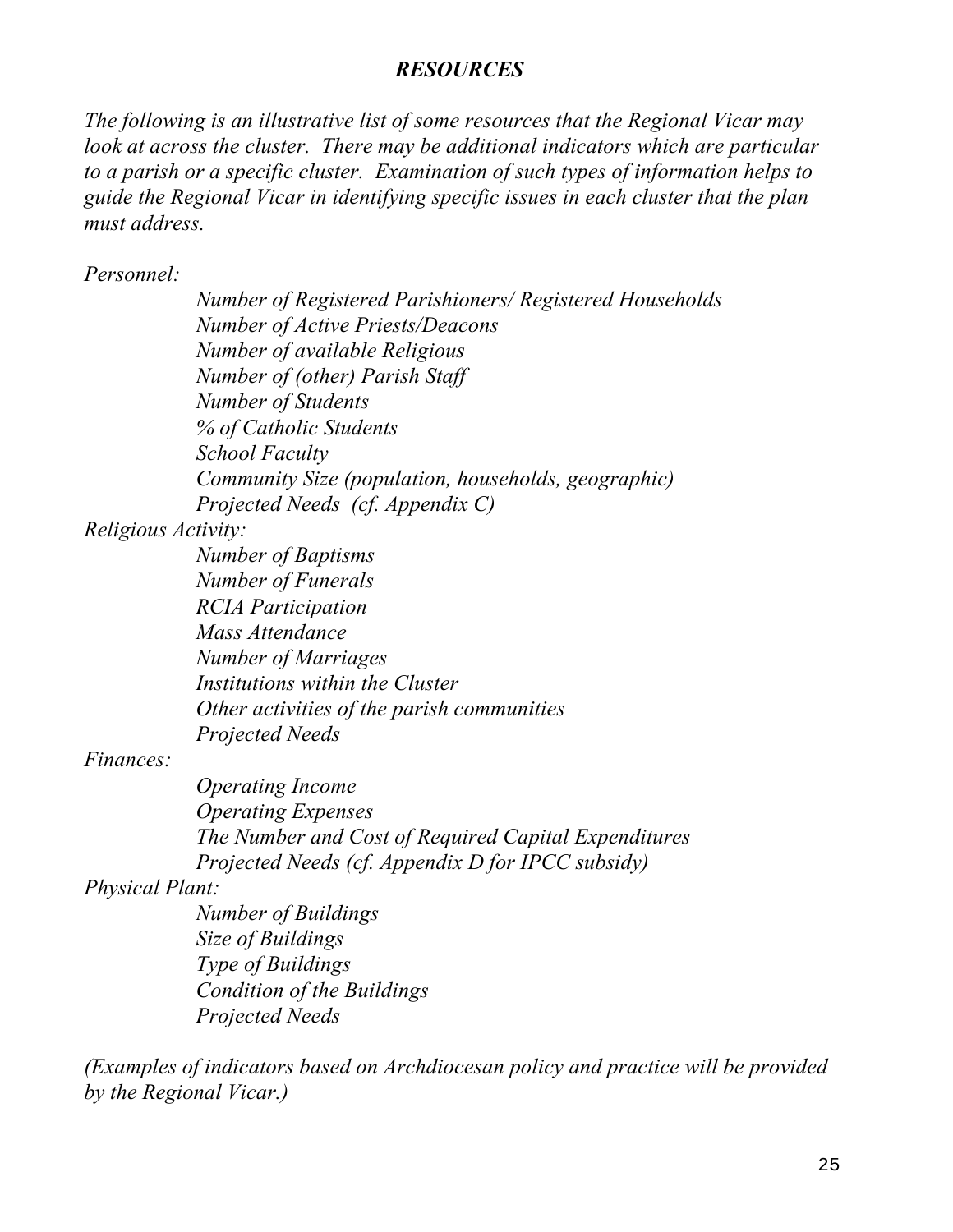# *E. THE FOUR STAGES OF CLUSTER PASTORAL PLANNING*

*The Cluster Pastoral Planning process is carried out in four stages. The Committee gathers information and recognizes the specific issues identified by the Regional Vicar that the plan must address. The Committee identifies possibilities, creates options, tests them and proposes to the Regional Vicar a recommended Cluster Pastoral Plan.*

# *Stage 1: Information Gathering and Exploring*

- *1. Form the Committee.*
- *2. The Committee gathers the information -appreciates that which gives life to the parishes, and activates the parishioners' competencies and energies, -identifies opportunities and problems.*

*3. The Regional Vicar identifies specific issues that the Cluster Pastoral Plan must address.*

# *Stage 2: Assessing and Identifying Possibilities*

*4. The Committee looks for ways to enhance the mission of Church in the cluster.* 

*-identifies priorities, goals and needs of the parishes in the cluster. -identifies common goals and begins to develop a list of alternative ways to achieve these common goals*

*5. The Committee considers the general expectations and principles for all Cluster Pastoral Plans (cited on page 20), the characteristics of vital parishes (cited on page 21), and the specific issues that the plan must address identified by the Regional Vicar.* 

*6. The Committee shares the priorities and goals that the parishes have in common, and the specific issues identified to be addressed by the plan with Parish Pastoral Councils and parishioners for reaction. For example, the Committee might share that one of the identified goals is that parishes contribute in service to the community and that several parishes have expressed a priority to increase outreach in service to growing numbers of elderly parishioners.*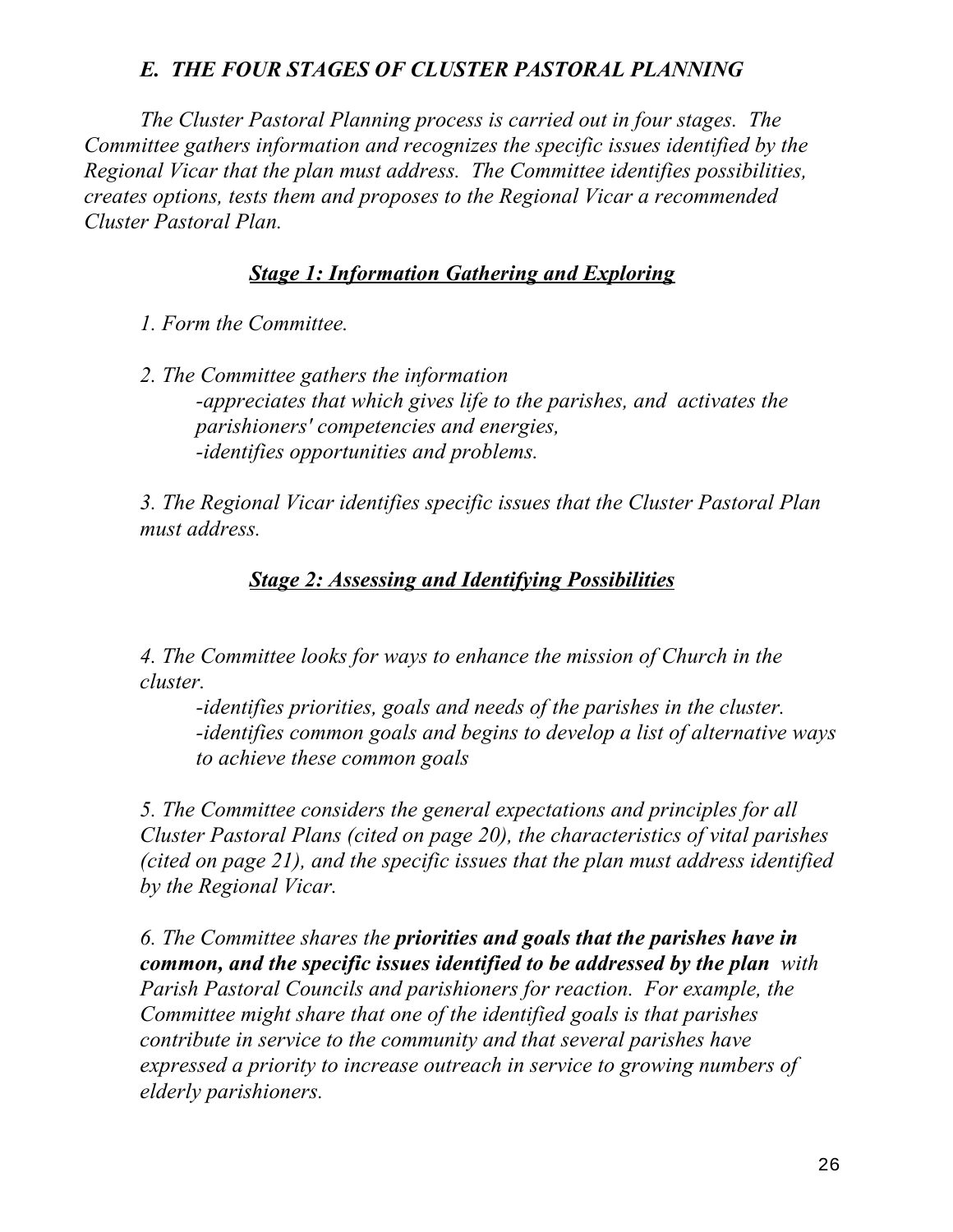# *Stage 3: Creating Options and Testing*

*7. The Committee identifies external Challenges and Opportunities in the cluster environment and the Strengths and Limitations of each parish and makes assumptions about the future conditions. ("CLOS" analysis)*

*8. The Committee develops a list of cluster priorities and goals, and alternative ways to accomplish the goals and shares them with Parish Pastoral Councils and parishioners for reaction.*

## *Stage 4: Developing Proposals and Taking Action*

*9. The Committee develops a draft Cluster Pastoral Plan that addresses the specific issues identified by the Regional Vicar, and proposes goals and actions to accomplish the goals, based on assumptions about future conditions in the cluster.*

*10. The Committee shares the draft Cluster Pastoral Plan with Parish Pastoral Councils and parishioners for reaction and further suggestions.* 

*11. The Committee develops a recommended Cluster Pastoral Plan, which its membership supports, and proposes the plan to the Regional Vicar.* 

## *F. Schedule*

*1. The schedule for the development of a recommended Cluster Pastoral Plan shall be identified by the Regional Vicar who shall determine, after consultation with the pastors of the cluster, when Cluster Pastoral Planning begins.*

*2. The inception of the process begins with the first meeting of the Committee. The frequency of the meetings will be determined by the Regional Vicar after consultation with members of the Committee.*

*3. Normally, Cluster Pastoral Planning shall begin about six months after the last parish in a cluster completes Parish Self Study. During the break between parish self study and Cluster Pastoral Planning, parishes should:*

*- work at implementing actions to accomplish the goals identified for the parish in its self study; - prepare for participation in Cluster Pastoral Planning.*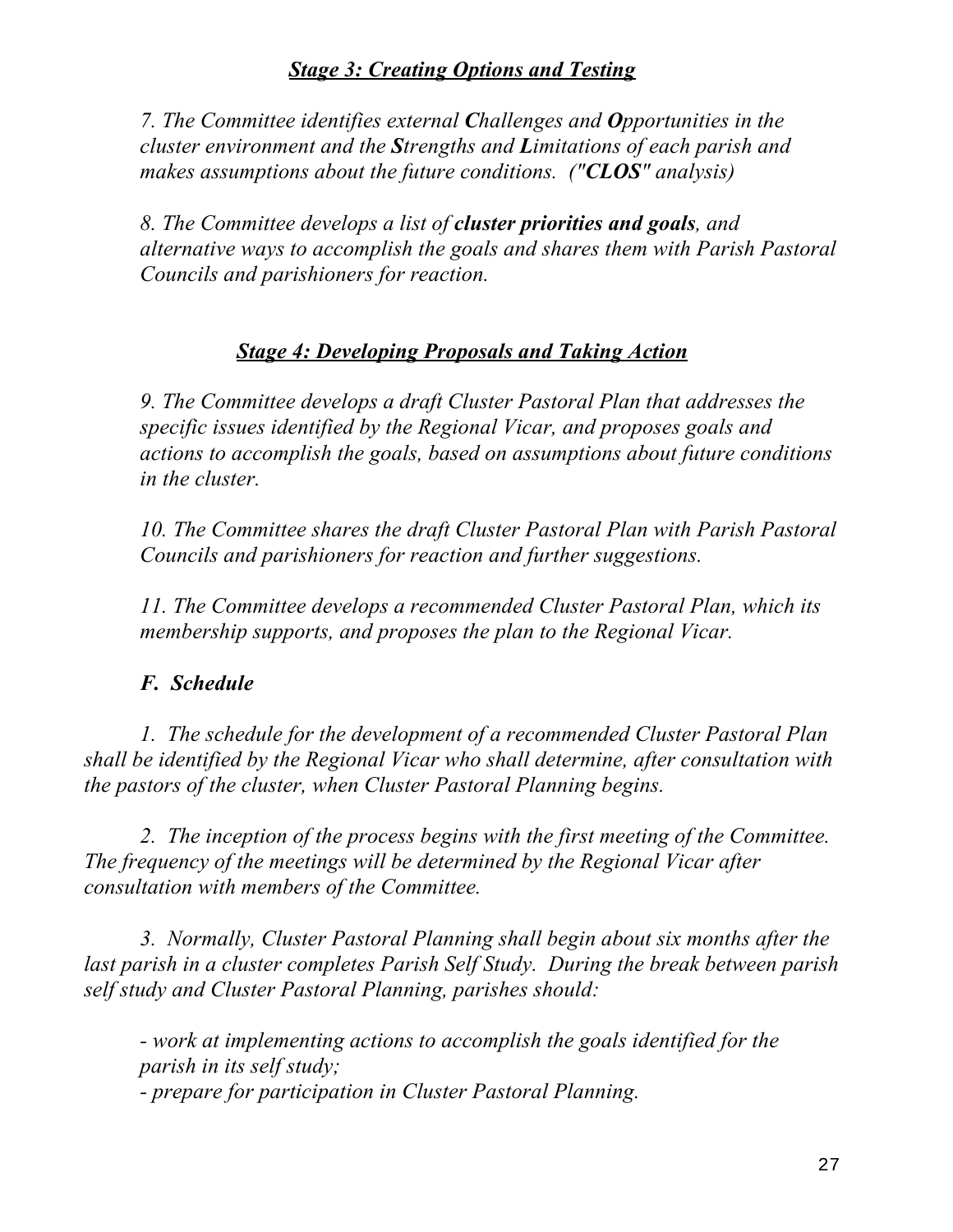*4. Since the Cluster Pastoral Planning requires a focused period of time and attention from the Committee, the Cluster Pastoral Planning would normally coincide with the beginning of one of the regular academic semesters (that is, begin in January or September) and should not exceed a nine month period.*

## *G. Communication*

*The value and effectiveness of Cluster Pastoral Planning is very dependent on keeping parish members informed. In some degree the need for information about this activity includes also representatives of the business and government communities. As a result, both in preparation for and throughout the work of Cluster Pastoral Planning, it is to the benefit of those involved in the process that they create an adequate system of regular communications both within the parish and throughout the cluster. Parishioners want to be aware of significant developments in a timely manner. Specific suggestions for communication will be offered in the training sessions.*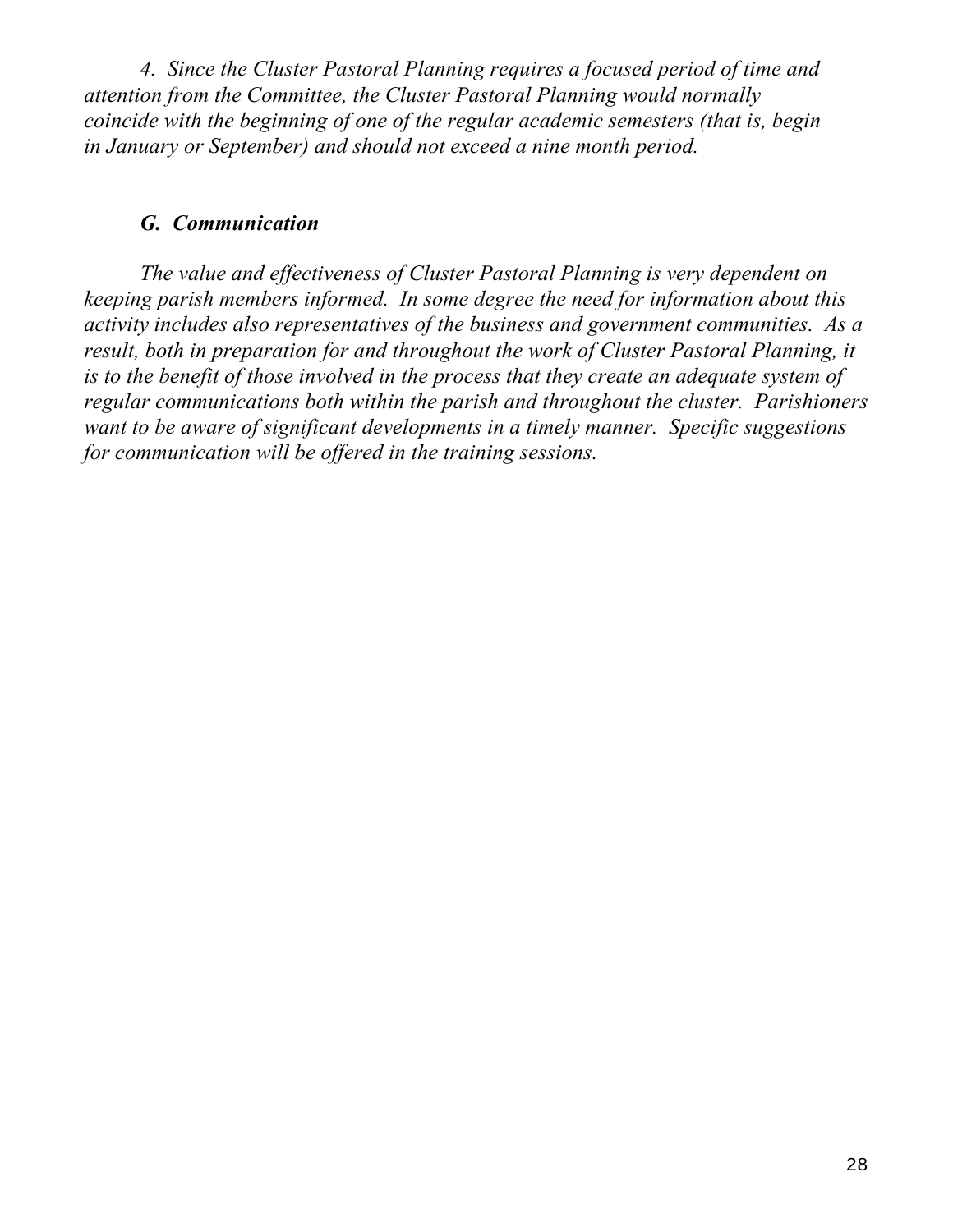## *A NOTE ON PERSONAL PARISHES*

*Generally, priorities and needs of an individual parish are identified through use of the Parish Self Study process. Then, in the course of Cluster Pastoral Planning, the parishes share the results of their self studies with the other parishes of the cluster.* 

*Additional consideration needs to be given to the unique status of personal parishes within specific clusters since these personal parishes also are related to other personal parishes beyond their territorial cluster.*

*To address this situation, the Regional Vicar will consult the established pastors' committee (namely: Italian, Lithuanian, Polish, Slovak) for the personal parish(es) in question for the purposes listed below. Guidance from the pastors' committee(s) for personal parishes will be needed in a timely manner, generally four to six weeks from the time of the Regional Vicar's request. Assistance will be sought to:*

*1. Assess the needs that arise from the ethnicity of the parish(es) in question and to receive the recommendations of such committees made in light of the ethnic needs of the parish(es), the needs of the Archdiocese as a whole and the resources of the cluster's parishes.* 

*2. Request the appropriate pastors' committee to assess the need for the personal parish(es) in the geographical area of the cluster, especially in neighborhoods where a majority of the members of the personal parish have moved from the area.*

*3. Provide information back to the Committee to ensure that planning will take into account both the geographical and the ethnic involvements of the personal parish(es).*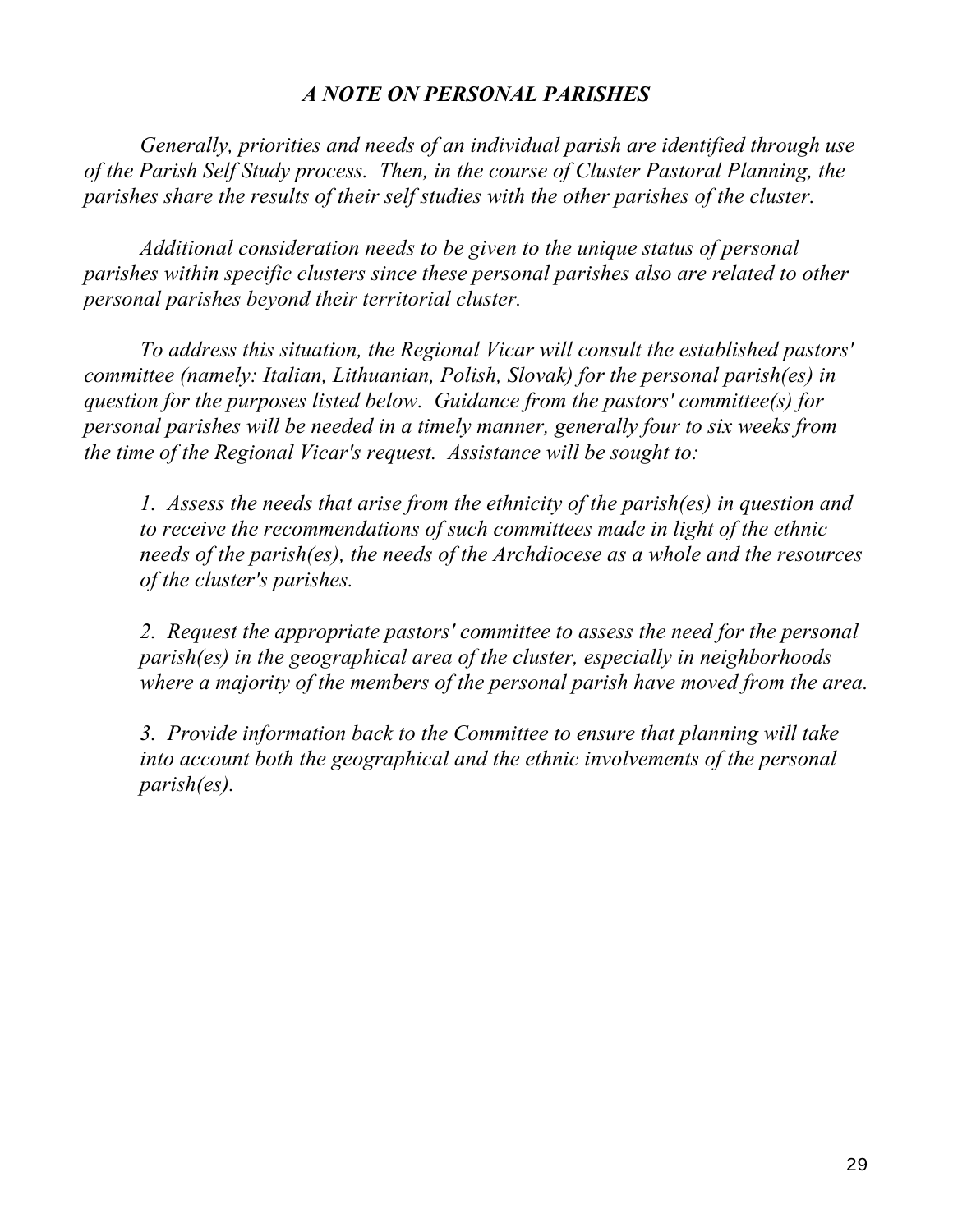## *PART 3: PRESENTATION TO REGIONAL VICAR*

*The recommended pastoral plan forthe clusteris presented to the Regional Vicarfor his consideration.*

#### *PART 4: IMPLEMENTATION ISSUES*

*Once a plan has been accepted by the Archbishop, the Regional Vicar, if necessary or advisable, may seek advice fromtheCommittee concerning stepsto be taken in preparing for the implementation of the approved Cluster Pastoral Plan.*

## *PART 5: CONCLUSION*

*Once all of the clusters in the Archdiocese have completed a first Cluster Pastoral Plan, the process described in this manual (Guided by Faith) should be reviewed and, if necessary, revised in light of experience.*

*"He has let us know the mystery of his purpose, the hidden plan he so kindly made in Christ from the beginning to act upon when the times had run their course to the end: that he would bring everything together under Christ, as head, everything in the heavens and everything on earth." (Ephesians 1:9 f)*

*We need to understand how the Lord is calling us to grow and change so that we can better proclaim the mystery of his love.*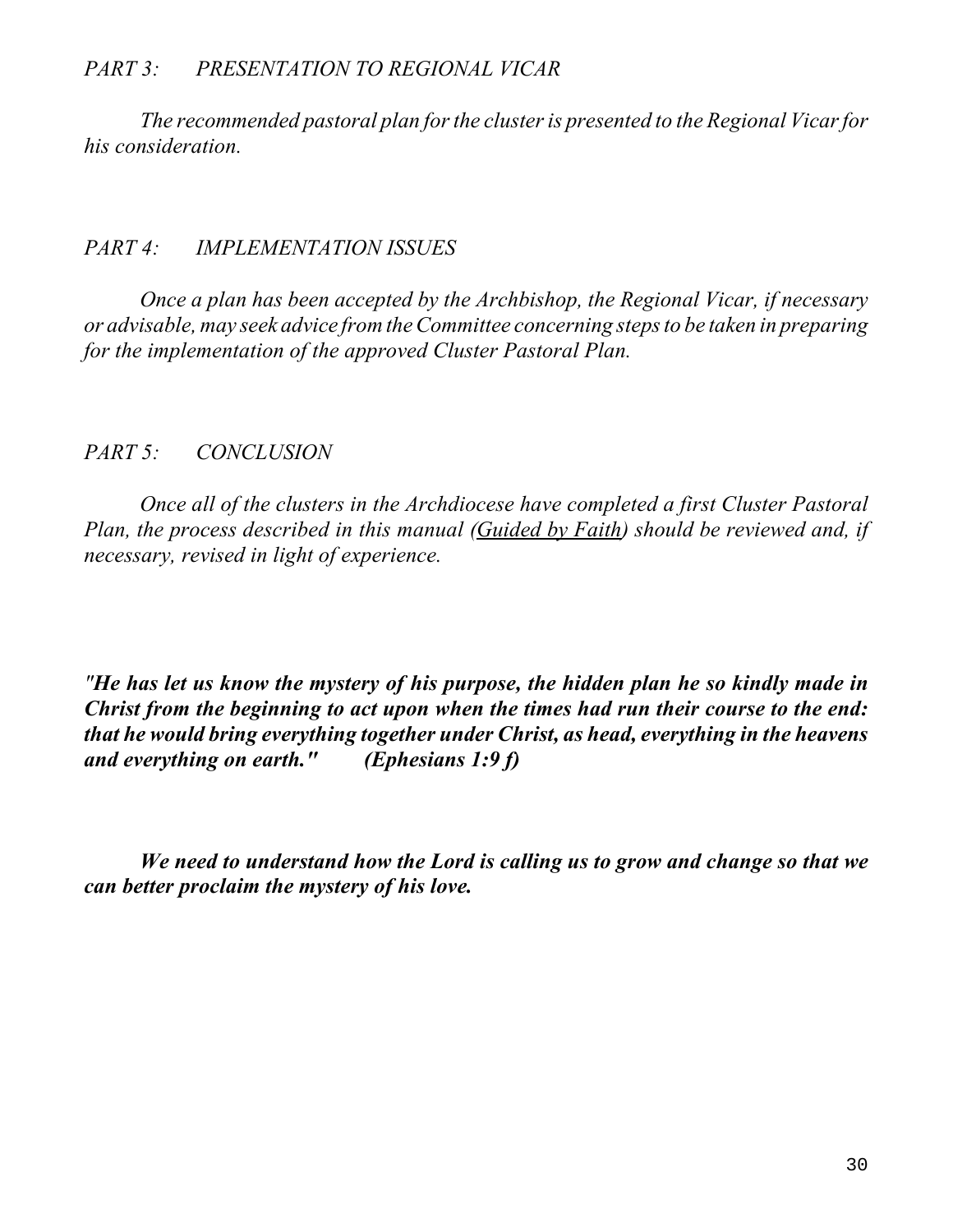## *ACKNOWLEDGEMENTS*

*The following have contributed directly to the production of Guided by Faith: Guide Book for the People of God in Cluster Pastoral Planning.*

*Reverend Monsignor John V. Bartos Mrs. Helene Carberry Reverend Joseph R. Cistone Reverend Monsignor Philip J. Cribben Reverend Monsignor Charles V. Devlin Reverend James J. Fitzpatrick Reverend James J. Foley Most Reverend Robert P. Maginnis Most Reverend Joseph F. Martino Reverend Monsignor James T. McDonough Reverend Monsignor Francis A. Menna Dr. Robert J. Miller Reverend Monsignor James E. Molloy Reverend Bartholomew J. O'Brien Ms. Bernadette A. O'Connell Sister Linda Marie Sariego Mrs. Patricia Shearer Ms. Diane Shudo Mrs. Frances Stratton*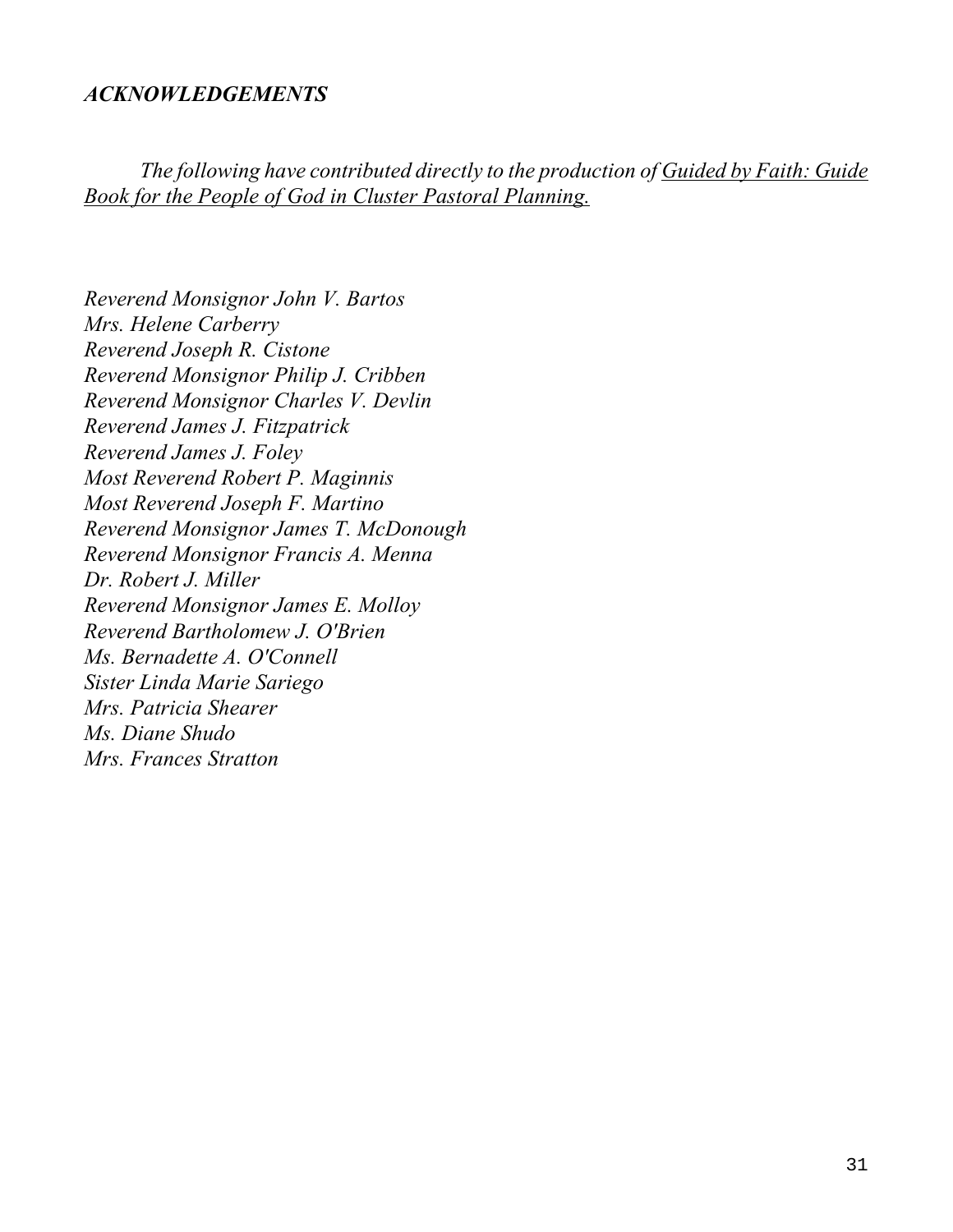# *SECRETARIAT RESOURCES*

#### *ROLE DESCRIPTION*

#### *TITLE: Archdiocesan Secretariat Representative to Cluster Pastoral Planning*

*(The title of Archdiocesan Secretariat Representative encompasses representatives from Archdiocesan Secretariats as well as the Office of the Chancery, the Office of the Vicar for Religious and the Office for Research and Planning, etc.).*

#### *PRIMARY RESPONSIBILITIES:*

*Each Secretariat will assign one (1) Archdiocesan Secretariat Representative who is primarily responsible to assist the Regional Vicars during the Cluster Planning Process. In all instances the Archdiocesan Secretariat Representative participates only at the expressed invitation of the Regional Vicar and/or his designee.*

#### *PRIMARY DUTIES AND TASKS:*

#### *Prior to Cluster Pastoral Planning*

! *To attend training process for Archdiocesan Secretariat Representatives.*

#### *During Cluster Pastoral Planning*

- ! *To provide information, education and/or referral regarding specific issues and/or demographics.*
- ! *To assist in analyzing data.*
- ! *To participate asresource person(s)in theAd-HocCommittee for Cluster Pastoral Planning discussion but not in the development of consensus.*
- ! *To reviewclusterrecommendationsfor adherence to Archdiocesan policies and procedures.*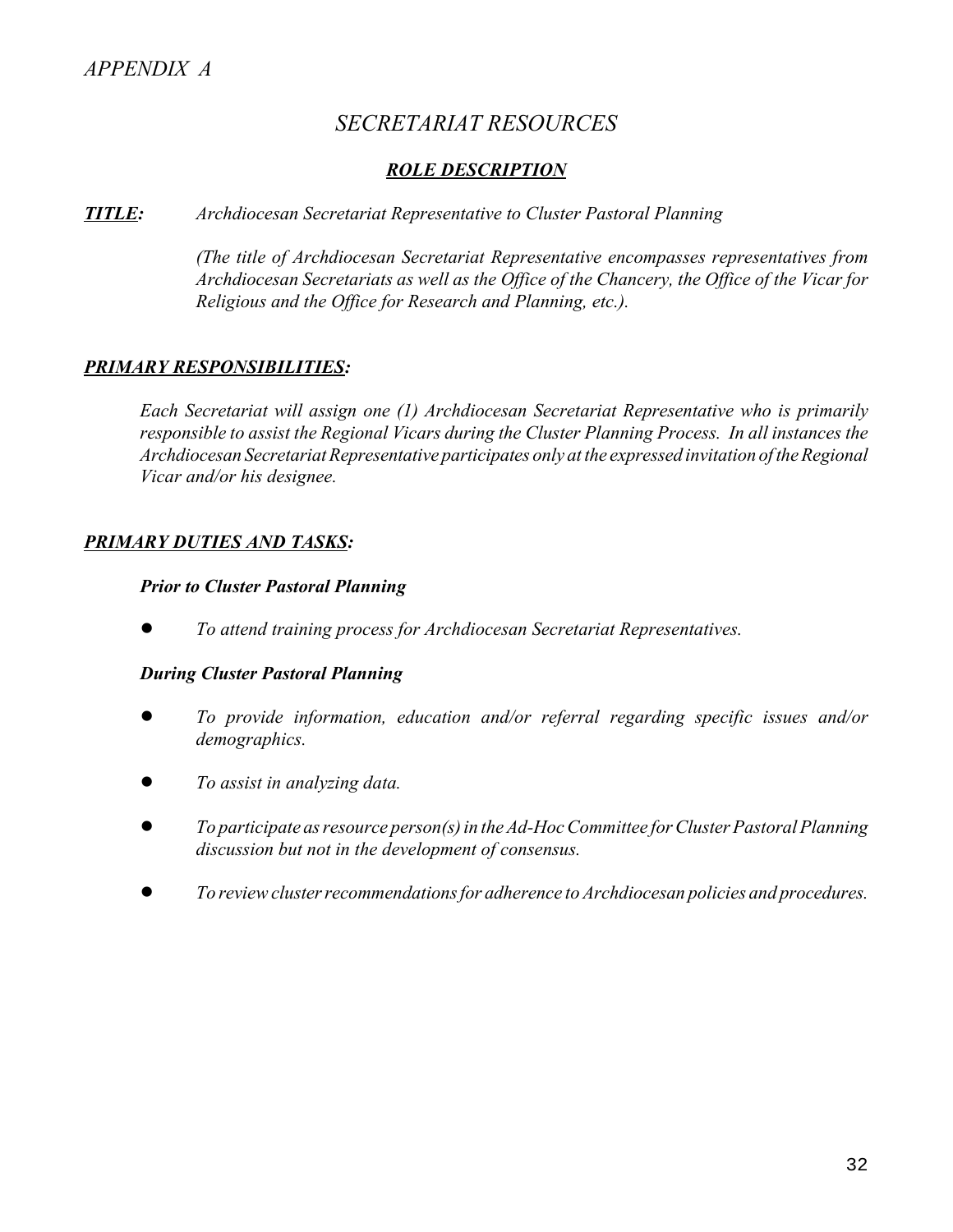! *To update appropriate Central Administration personnel regarding the Cluster Pastoral Planning Process in accord with normal lines of communication.*

#### *After Cluster Pastoral Planning*

! *To assist the Regional Vicar in the implementation of approved recommendations by providing information, education and/or referral.*

## *KNOWLEDGE, SKILLS AND ABILITIES:*

- ! *Knowledge of Archdiocesan structure and services.*
- ! *Excellent communication skills.*
- ! *Ability to work in a collaborative manner.*

# *INTERNAL PROCEDURES*

For purposes of uniformity and order and to insure timely responses to stated needs the following internal *procedures are provided:*

- ! *The Regional Vicar will directly contact the appropriate Archdiocesan Secretariat Representative regarding any Cluster Pastoral Planning requests.*
- ! *The Archdiocesan Secretariat Representative will directly respond, in a timely manner, to such requests from the Regional Vicar.*
- ! *The Archdiocesan Secretariat Representative is responsible for providing periodic updates of activity as determined by his/her administrative supervisor.*
- ! *In situations where a request involves two or more Archdiocesan Secretariat Representatives, the Representative receiving the initial request, will place the Regional Vicar in contact with the appropriate Archdiocesan Secretariat Representative(s) or will consult with the other Archdiocesan Secretariat Representative(s) and personally respond to the Regional Vicar.*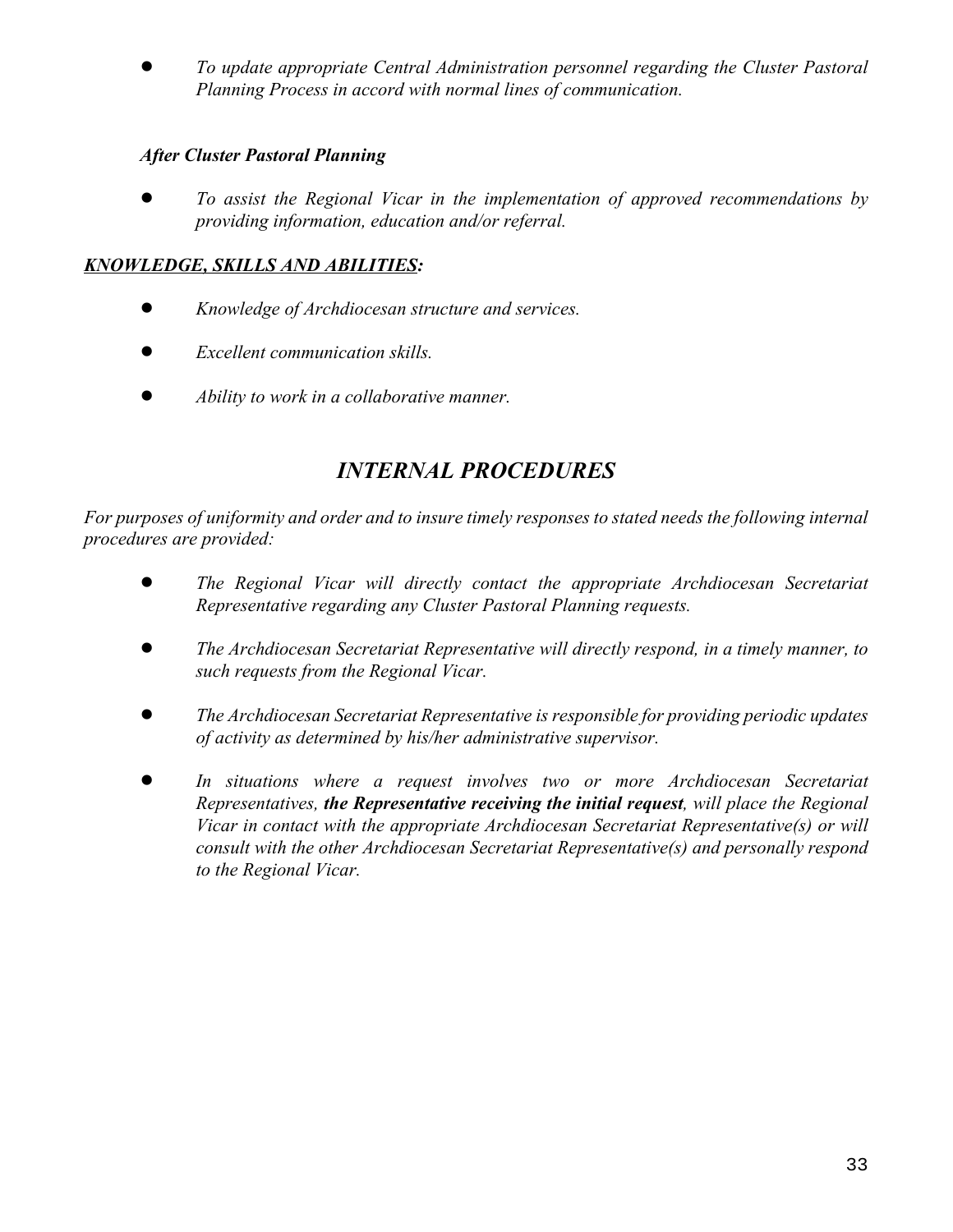# *Fundamental Principles of Pastoral Rule*

*(The following principles are taken from the directory on the Pastoral Ministry of Bishops, Sections 93- 98. The English translation is copyright, 1974 by the Canadian Catholic Conference.)*

## *THE PRINCIPLE OF THE COMMON GOOD*

*The common good of the diocese is ordained to the good of the universal church and takes precedence over that of more particular communities of the diocese. To avoid hindering a particular legitimate good, the bishop should acquire an exact knowledge of the common good of the diocese; and then by study, by inquiry into socio-religious custom, by the counsel of prudent persons and through discussions with the faithful, he constantly reviews and checks his information, since things change so quickly today.*

## *THE PRINCIPLE OF UNITY*

*In exercising his ministry of shepherd the bishop, knowing that he is and acts as "the visible principle and foundation of unity" (LG 23) of the particular church entrusted to him, is always actively concerned about the unity of the entire Catholic Church. This concern for unity does, however, admit legitimate variety which the bishop accepts according to the norms of law.*

## *THE PRINCIPLE OF RESPONSIBLE COOPERATION*

*All the faithful, both individually and in association, have the right and duty of cooperating in the mission of the Church according to each one's particular vocation and the gifts of the Holy Spirit (cf. LG 30, 33; AA 2, 3). They also enjoy equitable liberty of thinking and of taking action in matters that are not necessary for the common good.*

*In ruling his diocese the bishop readily recognizes and preserves this healthy multiplicity of burdens and the just liberty both of individuals and of particular groups.*

*He willingly shares with others the sense of both individual and group responsibility and by showing his confidence in those who give their assistance in church offices and duties he encourages and helps them in such a way that they knowingly assume and willingly perform the duties entrusted to them by their own vocation or the directives of the sacred canons.*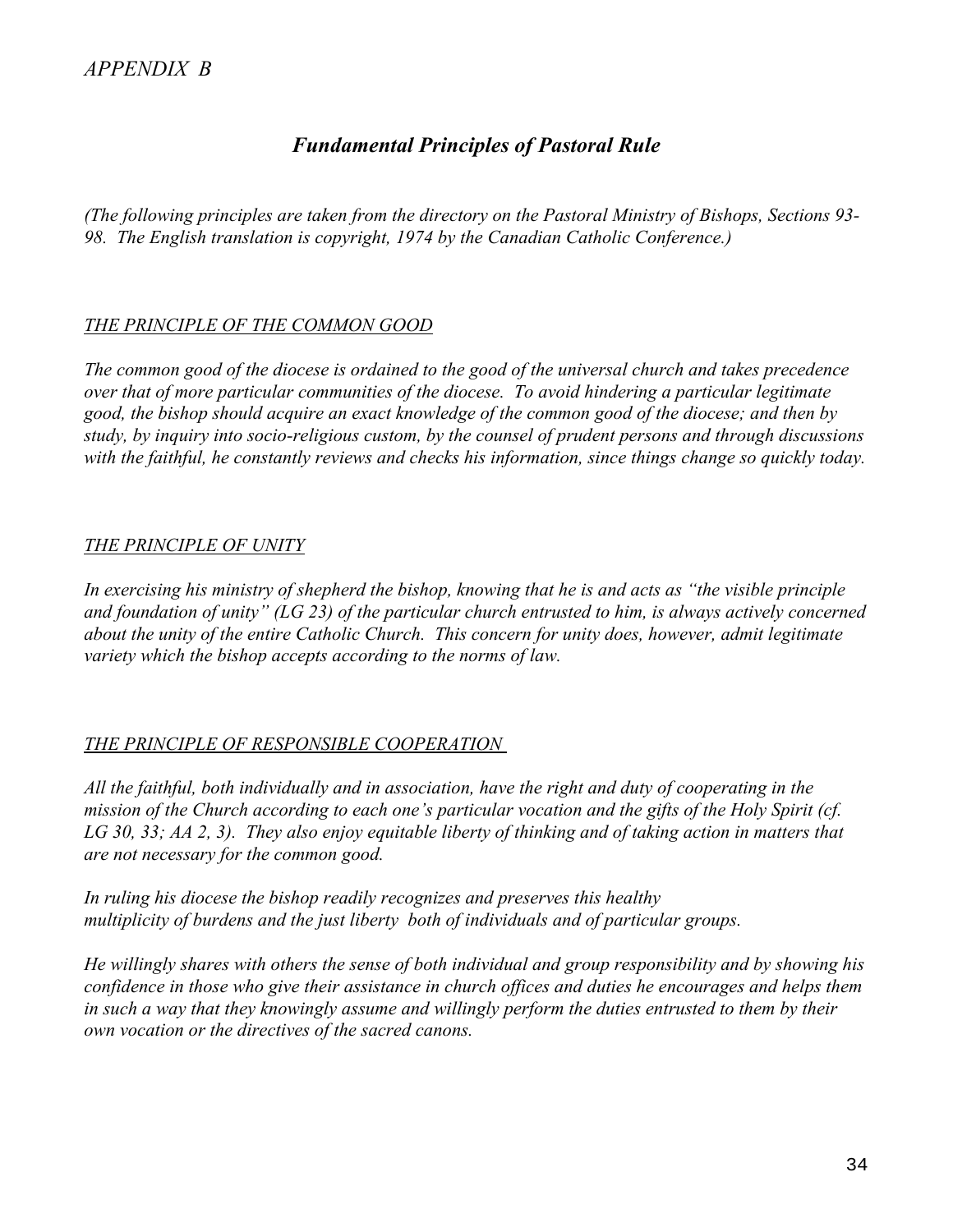#### *THE PRINCIPLE OF SUBSIDIARITY*

*The bishop takes care that he does not ordinarily take upon himself what can well be done by others; rather, he carefully respects the legitimate competencies of others and also gives his co-workers the powers they need and favors the just initiatives of individual believers and of groups.*

#### *THE PRINCIPLE OF COORDINATION*

*The bishop considers it his duty not only to stir up, encourage and increase the energies within his diocese but also to weld them together so as to avoid harmful scattering and useless duplications as well as destructive dissensions, while at the same time always preserving the lawful rights and liberty of the faithful.*

#### *THE PRINCIPLE OF PLACING THE RIGHT PEOPLE IN THE RIGHT PLACES*

*In making use of the human resources of those who cooperate in ruling the Church the bishop is led by supernatural considerations, and pursuing above all the good of souls he preserves the dignity of persons by employing their talents in as fitting and useful a way as possible for the service of the community and by placing the right person in the right place.*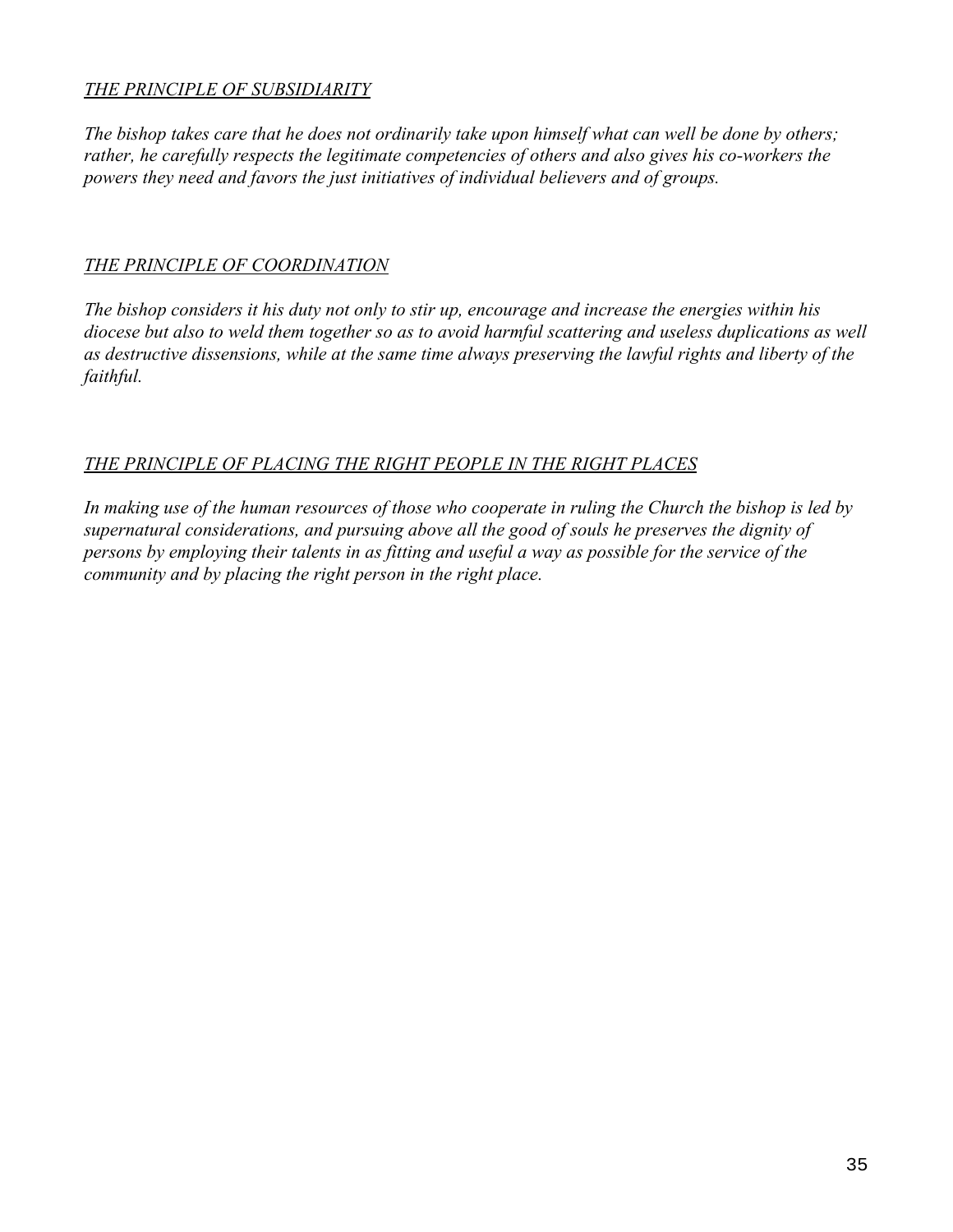# *GENERAL GUIDELINES FOR PRIEST/DEACON PERSONNEL*

*When a Cluster enters the planning stage the Secretary for Clergy will provide guidelines regarding priest and deacon personnel. These guidelines will reflect the best possible statistical information available at that given time. Also considered would be the age and health of the available priests and deacons. Included in this information will be such statistics as:*

- ! *Priests to parishioner ratio.*
- ! *Number of active priests in parish ministry.*
- ! *Number of Institutions needing priestly service or sacramental coverage in a particular cluster.*
- ! *Anticipated allocation of priests and deacons to cluster for 3-5 years.*